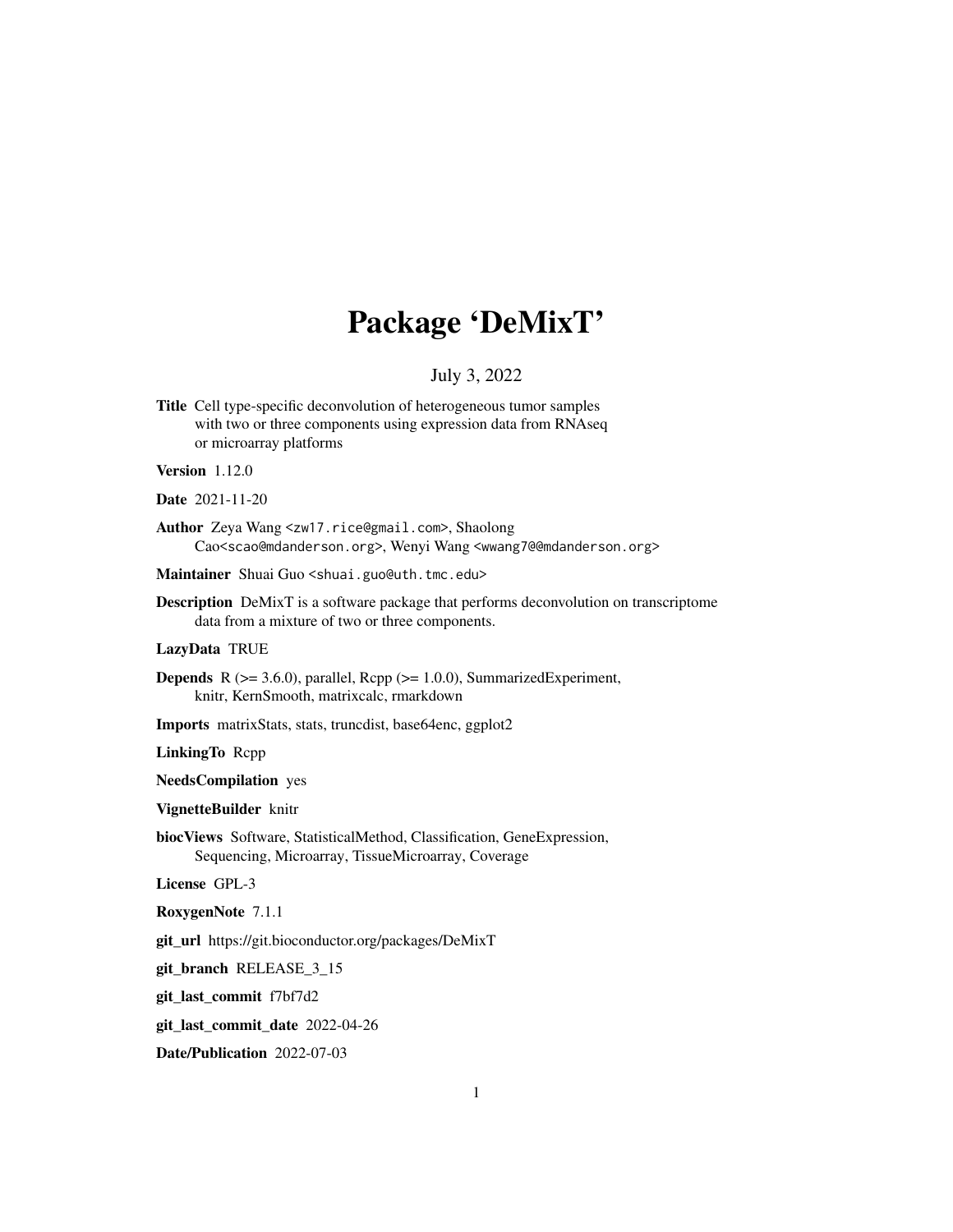## <span id="page-1-0"></span>R topics documented:

| Index |  |
|-------|--|

| DeMixT |  |  |
|--------|--|--|
|        |  |  |

Deconvolution of heterogeneous tumor samples with two or three com*ponents using expression data from RNAseq or microarray platforms*

#### Description

DeMixT is a software that performs deconvolution on transcriptome data from a mixture of two or three components.

#### Usage

```
DeMixT(
  data.Y,
  data.N1,
  data.N2 = NULL,niter = 10,
  nbin = 50,
  if.filter = TRUE,
  filter.sd = 0.5,
  ngene.selected.for.pi = NA,
  mean.diff.in.CM = 0.25,
  nspikein = NULL,
  gene.selection.method = "GS",
  ngene.Profile.selected = NA,
  tol = 10^*(-5),
  output.more.info = FALSE,
  pi01 = NULL,pi02 = NULL,nthread = parallel::detectCores() - 1
)
```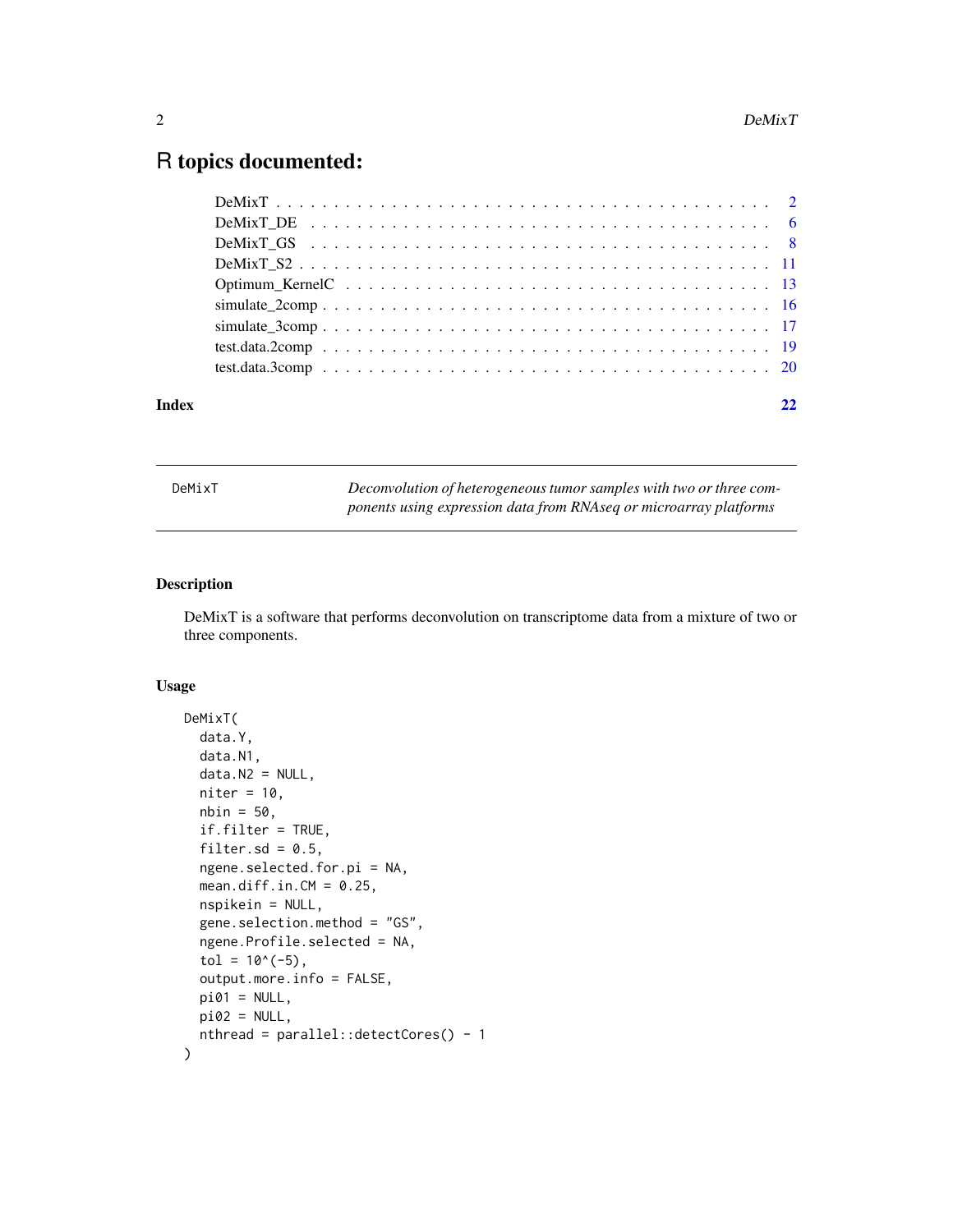#### $D$ eMixT  $3$

| data.Y                | A Summarized Experiment object of expression data from mixed tumor samples.<br>It is a G by $My$ matrix where G is the number of genes and $My$ is the number<br>of mixed samples. Samples with the same tissue type should be placed together<br>in columns.                                                                                                                                                                                                                                    |
|-----------------------|--------------------------------------------------------------------------------------------------------------------------------------------------------------------------------------------------------------------------------------------------------------------------------------------------------------------------------------------------------------------------------------------------------------------------------------------------------------------------------------------------|
| data.N1               | A SummarizedExperiment object of expression data from reference component<br>1 (e.g., normal). It is a $G$ by $M1$ matrix where $G$ is the number of genes and<br>$M1$ is the number of samples for component 1.                                                                                                                                                                                                                                                                                 |
| data.N2               | A SummarizedExperiment object of expression data from additional reference<br>samples. It is a $G$ by $M2$ matrix where $G$ is the number of genes and $M2$ is the<br>number of samples for component 2. Component 2 is needed only for running a<br>three-component model.                                                                                                                                                                                                                      |
| niter                 | The maximum number of iterations used in the algorithm of iterated conditional<br>modes. A larger value better guarantees the convergence in estimation but in-<br>creases the running time. The default is 10.                                                                                                                                                                                                                                                                                  |
| nbin                  | The number of bins used in numerical integration for computing complete like-<br>lihood. A larger value increases accuracy in estimation but increases the running<br>time, especially in a three-component deconvolution problem. The default is 50.                                                                                                                                                                                                                                            |
| if.filter             | The logical flag indicating whether a predetermined filter rule is used to select<br>genes for proportion estimation. The default is TRUE.                                                                                                                                                                                                                                                                                                                                                       |
| filter.sd             | The cut-off for the standard deviation of lognormal distribution. Genes whose<br>log transferred standard deviation smaller than the cut-off will be selected into<br>the model. The default is 0.5.                                                                                                                                                                                                                                                                                             |
| ngene.selected.for.pi |                                                                                                                                                                                                                                                                                                                                                                                                                                                                                                  |
|                       | The percentage or the number of genes used for proportion estimation. The<br>difference between the expression levels from mixed tumor samples and the<br>known component(s) are evaluated, and the most differential expressed genes<br>are selected, which is called DE. It is enabled when if filter = TRUE. The default<br>is $min(1500, 0.3 * G)$ , where G is the number of genes. Users can also try using<br>more genes, ranging from $0.3 * G$ to $0.5 * G$ , and evaluate the outcome. |
| mean.diff.in.CM       |                                                                                                                                                                                                                                                                                                                                                                                                                                                                                                  |
|                       | Threshold of expression difference for selecting genes in the component merg-<br>ing strategy. We merge three-component to two-component by selecting genes<br>with similar expressions for the two known components. Genes with the mean<br>differences less than the threshold will be selected for component merging. It is<br>used in the three-component setting, and is enabled when if filter = TRUE. The<br>default is 0.25.                                                             |
| nspikein              | The number of spikes in normal reference used for proportion estimation. The<br>default value is $min(200, 0.3 * My)$ , where My the number of mixed samples.<br>If it is set to 0, proportion estimation is performed without any spike in normal<br>reference.                                                                                                                                                                                                                                 |
| gene.selection.method |                                                                                                                                                                                                                                                                                                                                                                                                                                                                                                  |
|                       | The method of gene selection used for proportion estimation. The default method<br>is 'GS', which applies a profile likelihood based method for gene selection. If it<br>is set to 'DE', the most differential expressed genes are selected.                                                                                                                                                                                                                                                     |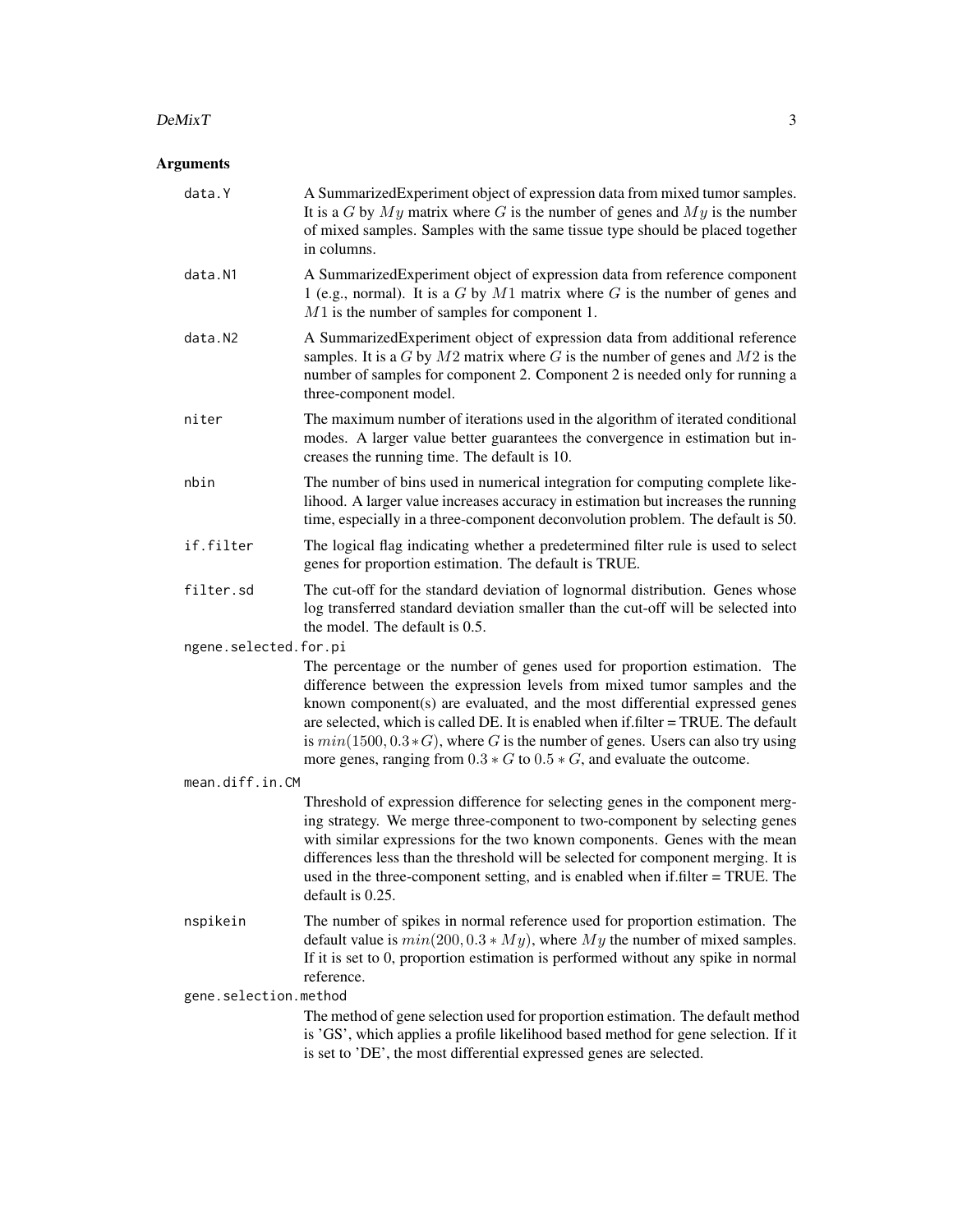|              | ngene.Profile.selected |                                                                                                                                                                                                                                                         |  |
|--------------|------------------------|---------------------------------------------------------------------------------------------------------------------------------------------------------------------------------------------------------------------------------------------------------|--|
|              |                        | The number of genes used for proportion estimation ranked by profile likeli-<br>hood. The default is $min(1500, 0.1 * G)$ , where G is the number of genes. This<br>is enabled only when gene.selection.method is set to 'GS'.                          |  |
|              | tol                    | The convergence criterion. The default is $10^{\circ}(-5)$ .                                                                                                                                                                                            |  |
|              | output.more.info       |                                                                                                                                                                                                                                                         |  |
|              |                        | The logical flag indicating whether to show the estimated proportions in each<br>iteration in the output.                                                                                                                                               |  |
|              | pi01                   | Initialized proportion for first kown component. The default is $Null$ and pi01<br>will be generated randomly from uniform distribution.                                                                                                                |  |
|              | pi02                   | Initialized proportion for second kown component. pi02 is needed only for run-<br>ning a three-component model. The default is $Null$ and pi02 will be generated<br>randomly from uniform distribution.                                                 |  |
|              | nthread                | The number of threads used for deconvolution when OpenMP is available in<br>the system. The default is the number of whole threads minus one. In our no-<br>OpenMP version, it is set to 1.                                                             |  |
| <b>Value</b> |                        |                                                                                                                                                                                                                                                         |  |
|              | рi                     | A matrix of estimated proportion. First row and second row corresponds to the<br>proportion estimate for the known components and unkown component respec-<br>tively for two or three component settings, and each column corresponds to one<br>sample. |  |
|              | pi.iter                | Estimated proportions in each iteration. It is a <i>niter</i> $*$ <i>My</i> $*$ <i>p</i> array, where <i>p</i><br>is the number of components. This is enabled only when output more info $=$<br>TRUE.                                                  |  |
|              | ExprT                  | A matrix of deconvolved expression profiles corresponding to T-component in<br>mixed samples for a given subset of genes. Each row corresponds to one gene<br>and each column corresponds to one sample.                                                |  |
|              | ExprN1                 | A matrix of deconvolved expression profiles corresponding to N1-component in<br>mixed samples for a given subset of genes. Each row corresponds to one gene<br>and each column corresponds to one sample.                                               |  |
|              | ExprN2                 | A matrix of deconvolved expression profiles corresponding to N2-component in<br>mixed samples for a given subset of genes in a three-component setting. Each<br>row corresponds to one gene and each column corresponds to one sample.                  |  |
|              | Mu                     | A matrix of estimated Mu of log2-normal distribution for both known $(MuN1, MuN2)$<br>and unknown component $(MuT)$ . Each row corresponds to one gene.                                                                                                 |  |
|              | Sigma                  | Estimated Sigma of log2-normal distribution for both known $(Sigma N1, Sigma N2)$<br>and unknown component $(SigmaT)$ . Each row corresponds to one gene.                                                                                               |  |
|              | gene.name              | The names of genes used in estimating the proportions. If no gene names are<br>provided in the original data set, the genes will be automatically indexed.                                                                                              |  |

## Author(s)

Zeya Wang, Wenyi Wang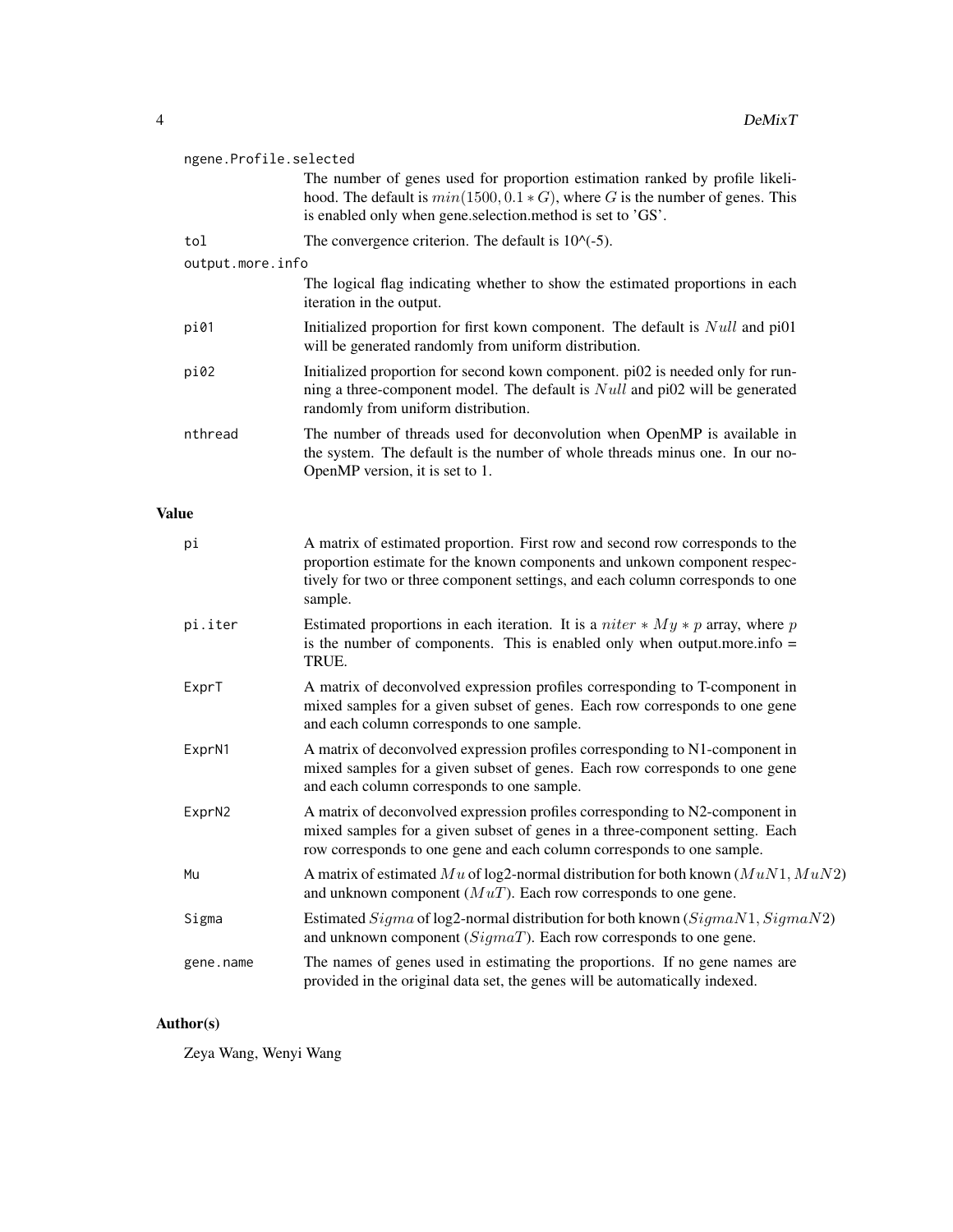#### $D$ eMixT  $\qquad \qquad$  5

#### References

Wang Z, Cao S, Morris J S, et al. Transcriptome Deconvolution of Heterogeneous Tumor Samples with Immune Infiltration. iScience, 2018, 9: 451-460.

## See Also

http://bioinformatics.mdanderson.org/main/DeMixT

#### Examples

```
# Example 1: simulated two-component data by using GS(gene selection method)
 data(test.data.2comp)
# res <- DeMixT(data.Y = test.data.2comp$data.Y,
# data.N1 = test.data.2comp$data.N1,
# data.N2 = NULL, nspikein = 50,
# gene.selection.method = 'GS',
# niter = 10, nbin = 50, if.filter = TRUE,
# ngene.selected.for.pi = 150,
# mean.diff.in.CM = 0.25, tol = 10^(-5))
# res$pi
# head(res$ExprT, 3)
# head(res$ExprN1, 3)
# head(res$Mu, 3)
# head(res$Sigma, 3)
#
# Example 2: simulated two-component data by using DE(gene selection method)
# data(test.data.2comp)
# res <- DeMixT(data.Y = test.data.2comp$data.Y,
# data.N1 = test.data.2comp$data.N1,
# data.N2 = NULL, nspikein = 50, g
# ene.selection.method = 'DE',
# niter = 10, nbin = 50, if.filter = TRUE,
# ngene.selected.for.pi = 150,
# mean.diff.in.CM = 0.25, tol = 10^(-5))
#
# Example 3: three-component mixed cell line data applying
# component merging strategy
# data(test.data.3comp)
# res <- DeMixT(data.Y = test.data.3comp$data.Y,
# data.N1 = test.data.3comp$data.N1,
# data.N2 = test.data.3comp$data.N2,
# if.filter = TRUE)
#
# Example: convert a matrix into the SummarizedExperiment format
# library(SummarizedExperiment)
# example <- matrix(c(1, 2, 3, 4, 5, 6), nrow = 2, ncol = 3, byrow = TRUE)
# example.se <- SummarizedExperiment(assays = list(counts = example))
```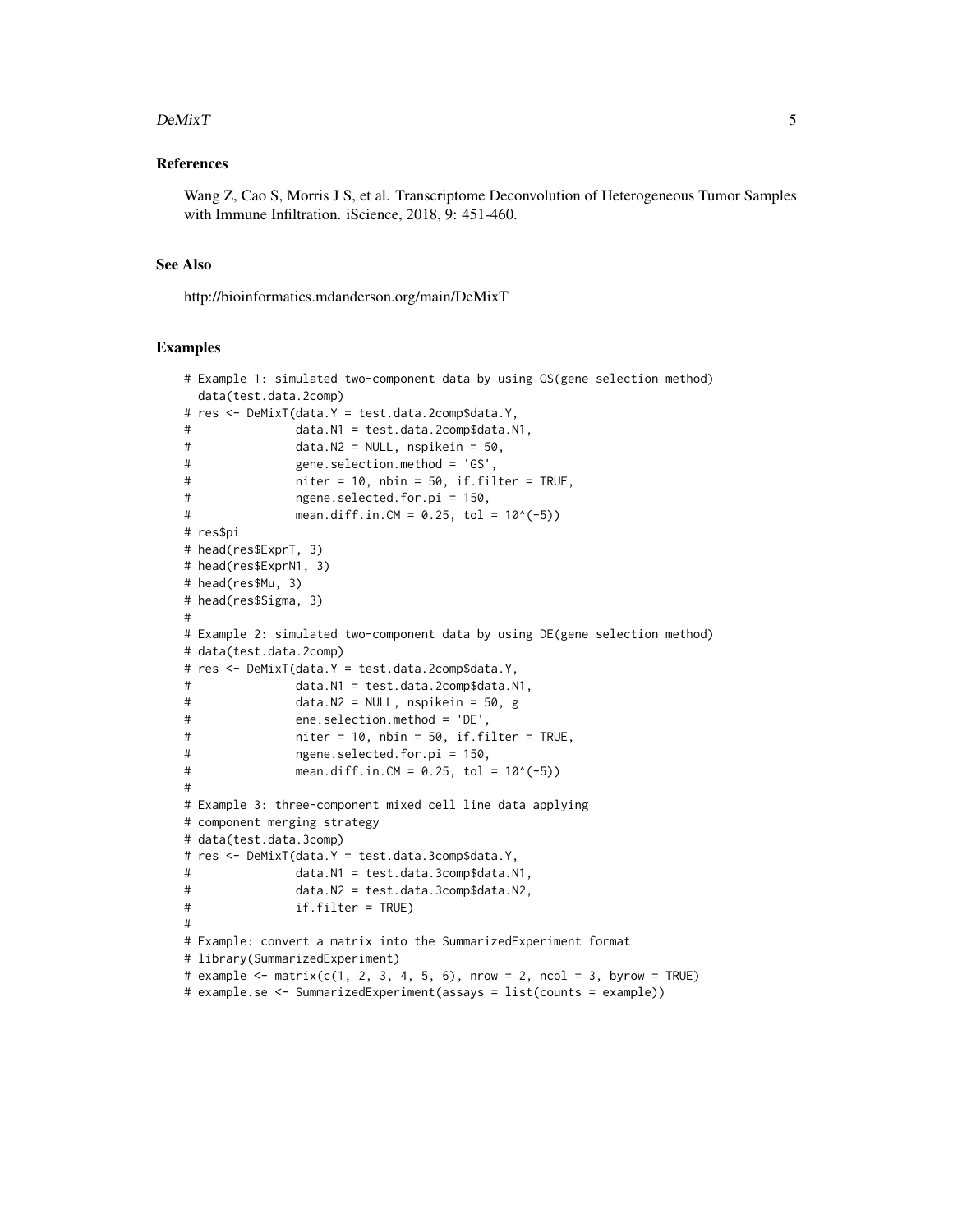<span id="page-5-0"></span>

## Description

This function is designed to estimate the deconvolved expressions of individual mixed tumor samples for unknown component for each gene.

## Usage

```
DeMixT_DE(
  data.Y,
  data.N1,
  data.N2 = NULL,niter = 10,
  nbin = 50,
  if.filter = TRUE,
  filter.sd = 0.5,
  ngene.selected.for.pi = NA,
  nspikein = NULL,
 mean.diff.in.CM = 0.25,
  tol = 10^*(-5),
 pi01 = NULL,pi02 = NULL,nthread = parallel::detectCores() - 1
\lambda
```

| data.Y  | A SummarizedExperiment object of expression data from mixed tumor samples.<br>It is a G by $My$ matrix where G is the number of genes and $My$ is the number<br>of mixed samples. Samples with the same tissue type should be placed together<br>in columns.             |
|---------|--------------------------------------------------------------------------------------------------------------------------------------------------------------------------------------------------------------------------------------------------------------------------|
| data.N1 | A SummarizedExperiment object of expression data from reference component<br>1 (e.g., normal). It is a G by $M1$ matrix where G is the number of genes and<br>$M1$ is the number of samples for component 1.                                                             |
| data.N2 | A Summarized Experiment object of expression data from additional reference<br>samples. It is a G by $M2$ matrix where G is the number of genes and $M2$ is the<br>number of samples for component 2. Component 2 is needed only for running a<br>three-component model. |
| niter   | The maximum number of iterations used in the algorithm of iterated conditional<br>modes. A larger value better guarantees the convergence in estimation but in-<br>creases the running time. The default is 10.                                                          |
| nbin    | The number of bins used in numerical integration for computing complete like-<br>lihood. A larger value increases accuracy in estimation but increases the running<br>time, especially in a three-component deconvolution problem. The default is 50.                    |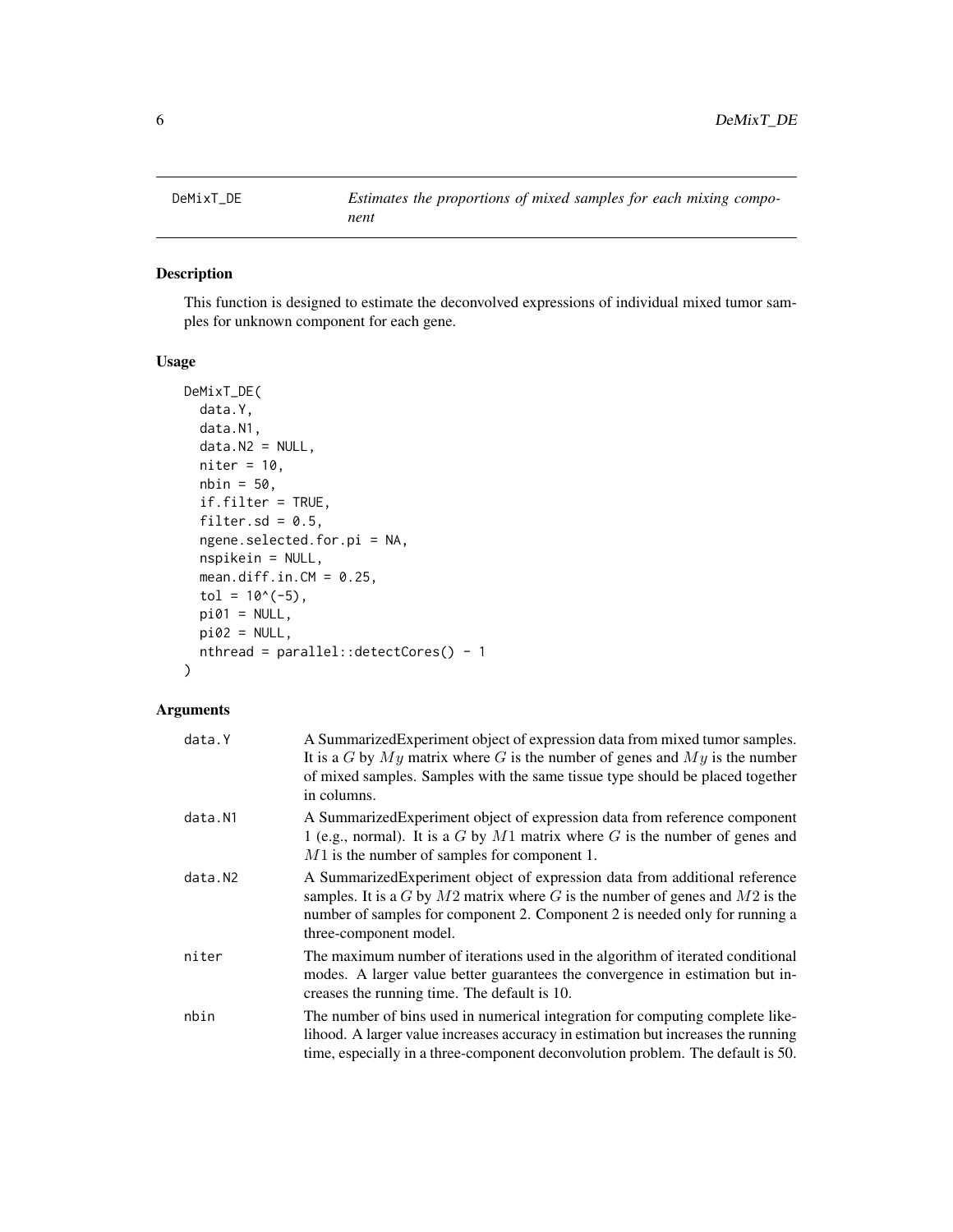| if.filter             | The logical flag indicating whether a predetermined filter rule is used to select<br>genes for proportion estimation. The default is TRUE. |
|-----------------------|--------------------------------------------------------------------------------------------------------------------------------------------|
| filter.sd             | The cut-off for the standard deviation of lognormal distribution. Genes whose                                                              |
|                       | log transferred standard deviation smaller than the cut-off will be selected into                                                          |
|                       | the model. The default is 0.5.                                                                                                             |
| ngene.selected.for.pi |                                                                                                                                            |
|                       | The percentage or the number of genes used for proportion estimation. The                                                                  |
|                       | difference between the expression levels from mixed tumor samples and the                                                                  |
|                       |                                                                                                                                            |

difference between the expression levels from mixed tumor samples and the known component(s) are evaluated, and the most differential expressed genes are selected, which is called DE. It is enabled when if.filter = TRUE. The default is  $min(1500, 0.3 * G)$ , where G is the number of genes. Users can also try using more genes, ranging from  $0.3 * G$  to  $0.5 * G$ , and evaluate the outcome. nspikein The number of spikes in normal reference used for proportion estimation. The

- default value is  $min(200, 0.3 * My)$ , where My the number of mixed samples. If it is set to 0, proportion estimation is performed without any spike in normal reference.
- mean.diff.in.CM

Threshold of expression difference for selecting genes in the component merging strategy. We merge three-component to two-component by selecting genes with similar expressions for the two known components. Genes with the mean differences less than the threshold will be selected for component merging. It is used in the three-component setting, and is enabled when if.filter = TRUE. The default is 0.25.

tol The convergence criterion. The default is  $10^{\circ}(-5)$ .

- pi01 Initialized proportion for first kown component. The default is *Null* and pi01 will be generated randomly from uniform distribution.
- pi02 Initialized proportion for second kown component. pi02 is needed only for running a three-component model. The default is  $Null$  and pi02 will be generated randomly from uniform distribution.
- nthread The number of threads used for deconvolution when OpenMP is available in the system. The default is the number of whole threads minus one. In our no-OpenMP version, it is set to 1.

#### Value

| рi        | A matrix of estimated proportion. First row and second row corresponds to the<br>proportion estimate for the known components and unkown component respec-<br>tively for two or three component settings, and each column corresponds to one<br>sample. |
|-----------|---------------------------------------------------------------------------------------------------------------------------------------------------------------------------------------------------------------------------------------------------------|
| pi.iter   | Estimated proportions in each iteration. It is a <i>niter</i> $* Ny * p$ array, where p<br>is the number of components. This is enabled only when output more info $=$<br>TRUE.                                                                         |
| gene.name | The names of genes used in estimating the proportions. If no gene names are<br>provided in the original data set, the genes will be automatically indexed.                                                                                              |

#### Author(s)

Zeya Wang, Wenyi Wang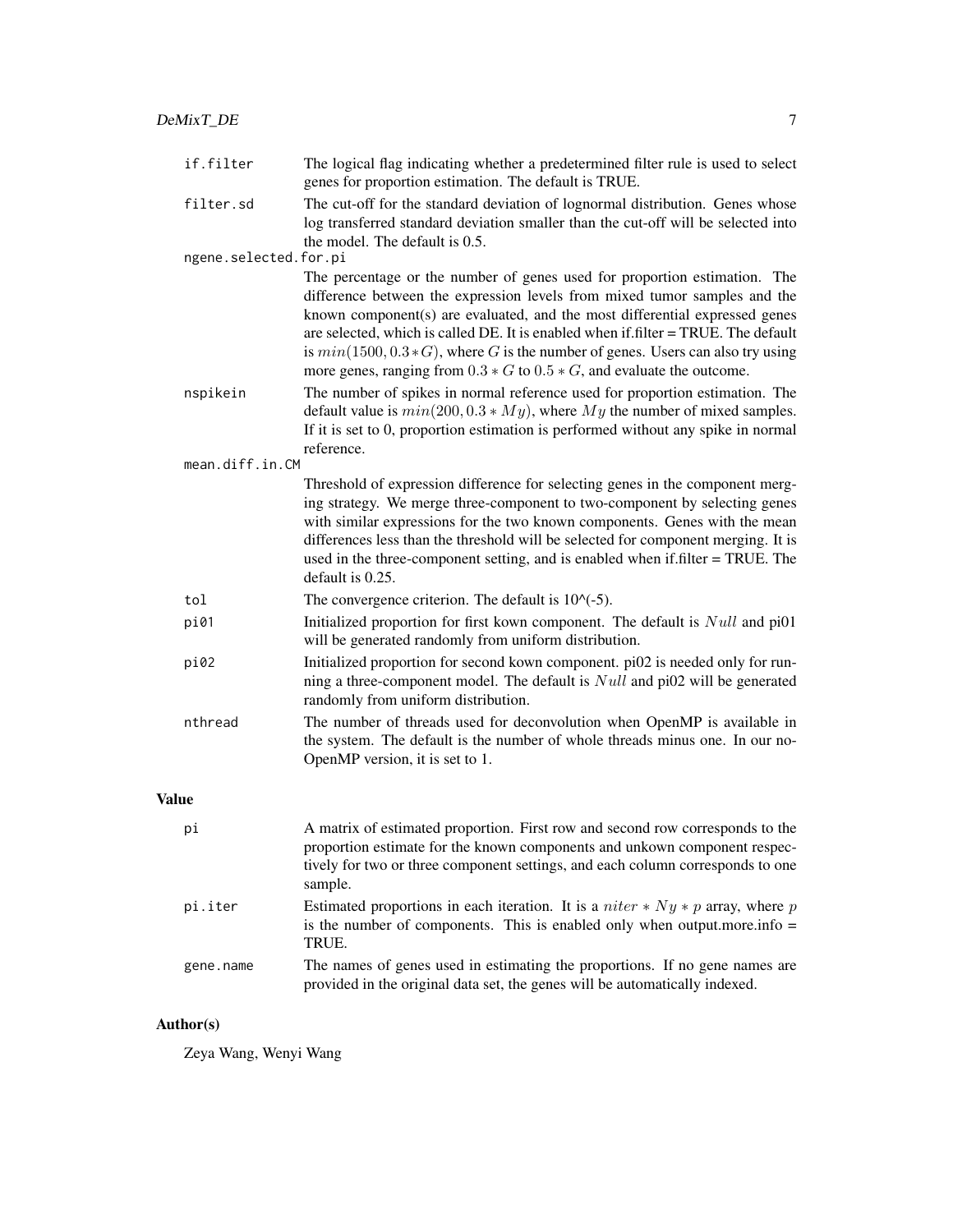#### <span id="page-7-0"></span>References

Wang Z, Cao S, Morris J S, et al. Transcriptome Deconvolution of Heterogeneous Tumor Samples with Immune Infiltration. iScience, 2018, 9: 451-460.

#### See Also

http://bioinformatics.mdanderson.org/main/DeMixT

#### Examples

```
# Example 1: estimate proportions for simulated two-component data
# with spike-in normal reference
 data(test.data.2comp)
# res.DE = DeMixT_DE(data.Y = test.data.2comp$data.Y,
# data.N1 = test.data.2comp$data.N1,
# niter = 10, nbin = 50, nspikein = 50,
# if.filter = TRUE,
# mean.diff.in.CM = 0.25, ngene.selected.for.pi = 150,
\text{tol} = 10^{\circ}(-5))
#
# Example 2: estimate proportions for simulated two-component data
# without spike-in normal reference
# data(test.data.2comp)
# res.DE = DeMixT_DE(data.Y = test.data.2comp$data.Y,
# data.N1 = test.data.2comp$data.N1,
# niter = 10, nbin = 50, nspikein = 0,
# if.filter = TRUE,
# mean.diff.in.CM = 0.25, ngene.selected.for.pi = 150,
\text{tol} = 10^(-5))
#
# Example 3: estimate proportions for simulated three-component
# mixed cell line data
# data(test.data.3comp)
# res.DE <- DeMixT_DE(data.Y = test.data.3comp$data.Y,
# data.N1 = test.data.3comp$data.N1,
# data.N2 = test.data.3comp$data.N2,
# if.filter = TRUE)
```
DeMixT\_GS *Estimates the proportions of mixed samples for each mixing component using profile likelihood gene selection*

#### Description

This function is designed to estimate the proportions of all mixed samples for each mixing component with a new proposed profile likelihood based gene selection, which can select most identifiable genes as reference gene sets to achieve better model fitting quality. We first calculated the Hessian matrix of the parameter spaces and then derive the confidence interval of the profile likelihood of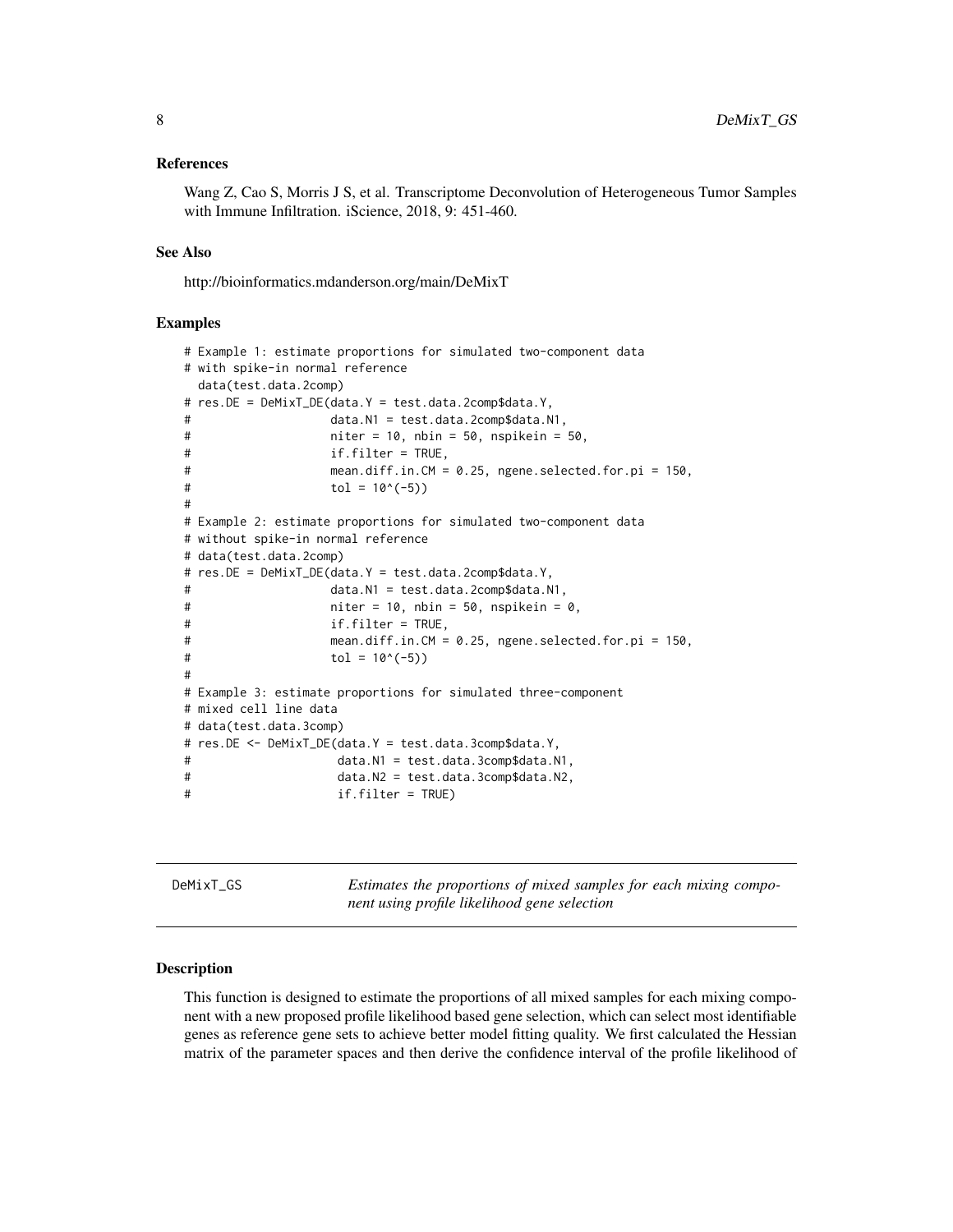each gene. We then utilized the length of confidence interval as a metric to rank the identifiability of genes. As a result, the proposed gene selection approach can improve the tumor-specific transcripts proportion estimation.

## Usage

```
DeMixT_GS(
  data.Y,
  data.N1,
  data.N2 = NULL,niter = 10,
 nbin = 50,
  if.filter = TRUE,
  filter.sd = 0.5,
  ngene.Profile.selected = NA,
  ngene.selected.for.pi = NA,
  mean.diff.in.CM = 0.25,
 nspikein = NULL,
  tol = 10^*(-5),
 pi01 = NULL,pi02 = NULL,nthread = parallel::detectCores() - 1
)
```

| data.Y    | A SummarizedExperiment object of expression data from mixed tumor samples.<br>It is a G by $My$ matrix where G is the number of genes and $My$ is the number<br>of mixed samples. Samples with the same tissue type should be placed together<br>in columns.                |
|-----------|-----------------------------------------------------------------------------------------------------------------------------------------------------------------------------------------------------------------------------------------------------------------------------|
| data.N1   | A Summarized Experiment object of expression data from reference component<br>1 (e.g., normal). It is a $G$ by $M1$ matrix where $G$ is the number of genes and<br>$M1$ is the number of samples for component 1.                                                           |
| data.N2   | A SummarizedExperiment object of expression data from additional reference<br>samples. It is a $G$ by $M2$ matrix where $G$ is the number of genes and $M2$ is the<br>number of samples for component 2. Component 2 is needed only for running a<br>three-component model. |
| niter     | The maximum number of iterations used in the algorithm of iterated conditional<br>modes. A larger value better guarantees the convergence in estimation but in-<br>creases the running time. The default is 10.                                                             |
| nbin      | The number of bins used in numerical integration for computing complete like-<br>lihood. A larger value increases accuracy in estimation but increases the running<br>time, especially in a three-component deconvolution problem. The default is 50.                       |
| if.filter | The logical flag indicating whether a predetermined filter rule is used to select<br>genes for proportion estimation. The default is TRUE.                                                                                                                                  |
| filter.sd | The cut-off for the standard deviation of lognormal distribution. Genes whose<br>log transferred standard deviation smaller than the cut-off will be selected into<br>the model. The default is TRUE.                                                                       |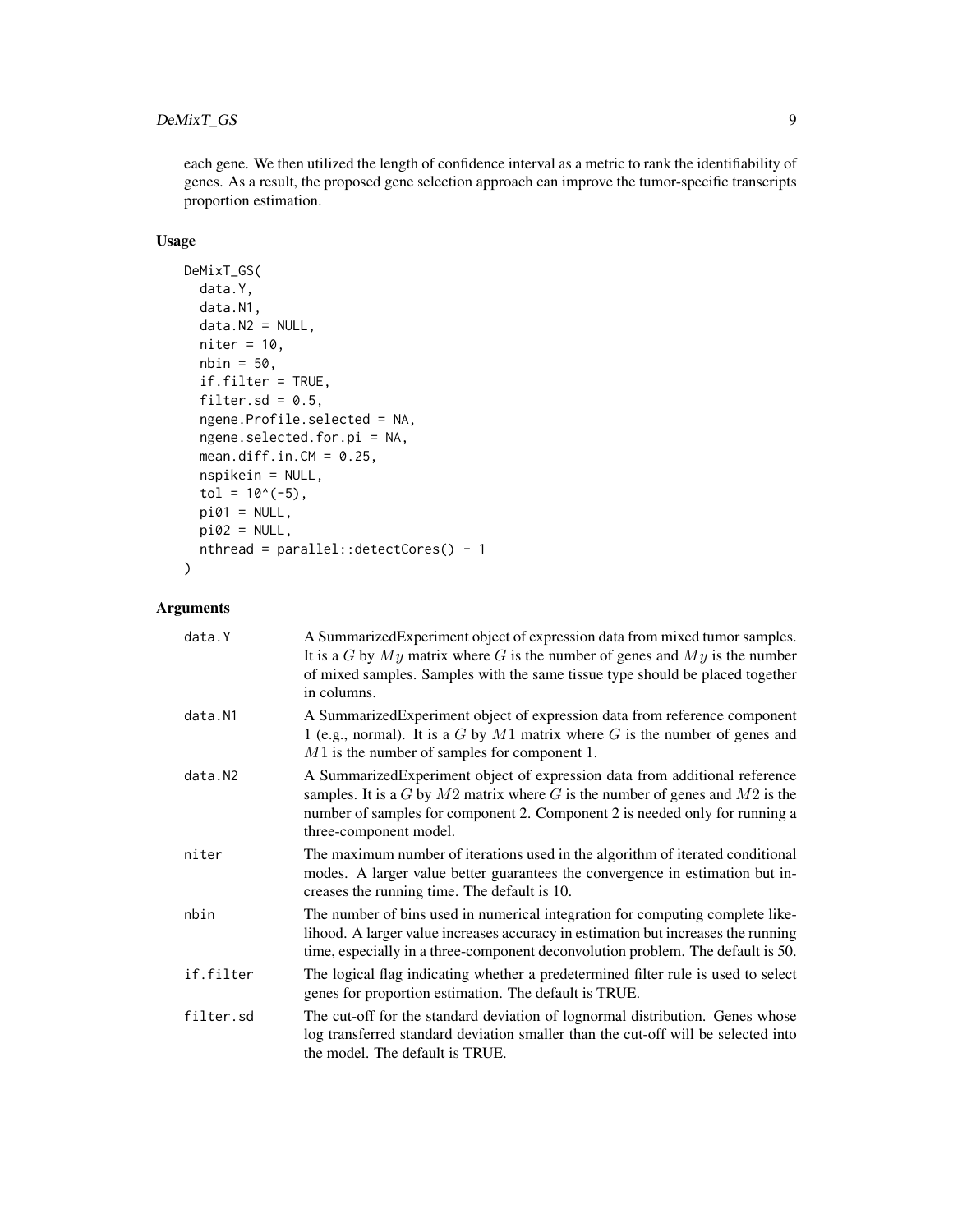|              | ngene.Profile.selected |                                                                                                                                                                                                                                                                                                                                                                                                                                                                                                  |  |
|--------------|------------------------|--------------------------------------------------------------------------------------------------------------------------------------------------------------------------------------------------------------------------------------------------------------------------------------------------------------------------------------------------------------------------------------------------------------------------------------------------------------------------------------------------|--|
|              |                        | The number of genes used for proportion estimation ranked by profile likeli-<br>hood. The default is $min(1500, 0.1 * G)$ , where G is the number of genes.                                                                                                                                                                                                                                                                                                                                      |  |
|              | ngene.selected.for.pi  |                                                                                                                                                                                                                                                                                                                                                                                                                                                                                                  |  |
|              |                        | The percentage or the number of genes used for proportion estimation. The<br>difference between the expression levels from mixed tumor samples and the<br>known component(s) are evaluated, and the most differential expressed genes<br>are selected, which is called DE. It is enabled when if filter = TRUE. The default<br>is $min(1500, 0.3 * G)$ , where G is the number of genes. Users can also try using<br>more genes, ranging from $0.3 * G$ to $0.5 * G$ , and evaluate the outcome. |  |
|              | mean.diff.in.CM        |                                                                                                                                                                                                                                                                                                                                                                                                                                                                                                  |  |
|              |                        | Threshold of expression difference for selecting genes in the component merg-<br>ing strategy. We merge three-component to two-component by selecting genes<br>with similar expressions for the two known components. Genes with the mean<br>differences less than the threshold will be selected for component merging. It is<br>used in the three-component setting, and is enabled when if filter = TRUE. The<br>default is 0.25.                                                             |  |
|              | nspikein               | The number of spikes in normal reference used for proportion estimation. The<br>default value is $min(200, 0.3 * My)$ , where My the number of mixed samples.<br>If it is set to 0, proportion estimation is performed without any spike in normal<br>reference.                                                                                                                                                                                                                                 |  |
|              | tol                    | The convergence criterion. The default is $10^{\circ}(-5)$ .                                                                                                                                                                                                                                                                                                                                                                                                                                     |  |
|              | pi01                   | Initialized proportion for first kown component. The default is <i>Null</i> and pi01<br>will be generated randomly from uniform distribution.                                                                                                                                                                                                                                                                                                                                                    |  |
|              | pi02                   | Initialized proportion for second kown component. pi02 is needed only for run-<br>ning a three-component model. The default is $Null$ and pi02 will be generated<br>randomly from uniform distribution.                                                                                                                                                                                                                                                                                          |  |
|              | nthread                | The number of threads used for deconvolution when OpenMP is available in<br>the system. The default is the number of whole threads minus one. In our no-<br>OpenMP version, it is set to 1.                                                                                                                                                                                                                                                                                                      |  |
| <b>Value</b> |                        |                                                                                                                                                                                                                                                                                                                                                                                                                                                                                                  |  |
|              | рi                     | A matrix of estimated proportion. First row and second row corresponds to the<br>proportion estimate for the known components and unkown component respec-<br>tively for two or three component settings, and each column corresponds to one<br>sample.                                                                                                                                                                                                                                          |  |
|              | pi.iter                | Estimated proportions in each iteration. It is a <i>niter</i> $*$ <i>My</i> $*$ <i>p</i> array, where <i>p</i><br>is the number of components. This is enabled only when output more info $=$<br>TRUE.                                                                                                                                                                                                                                                                                           |  |
|              | gene.name              | The names of genes used in estimating the proportions. If no gene names are<br>provided in the original data set, the genes will be automatically indexed.                                                                                                                                                                                                                                                                                                                                       |  |

## Note

A Hessian matrix file will be created in the working directory and the corresponding Hessian matrix with an encoded name from the mixed tumor sample data will be saved under this file. If a user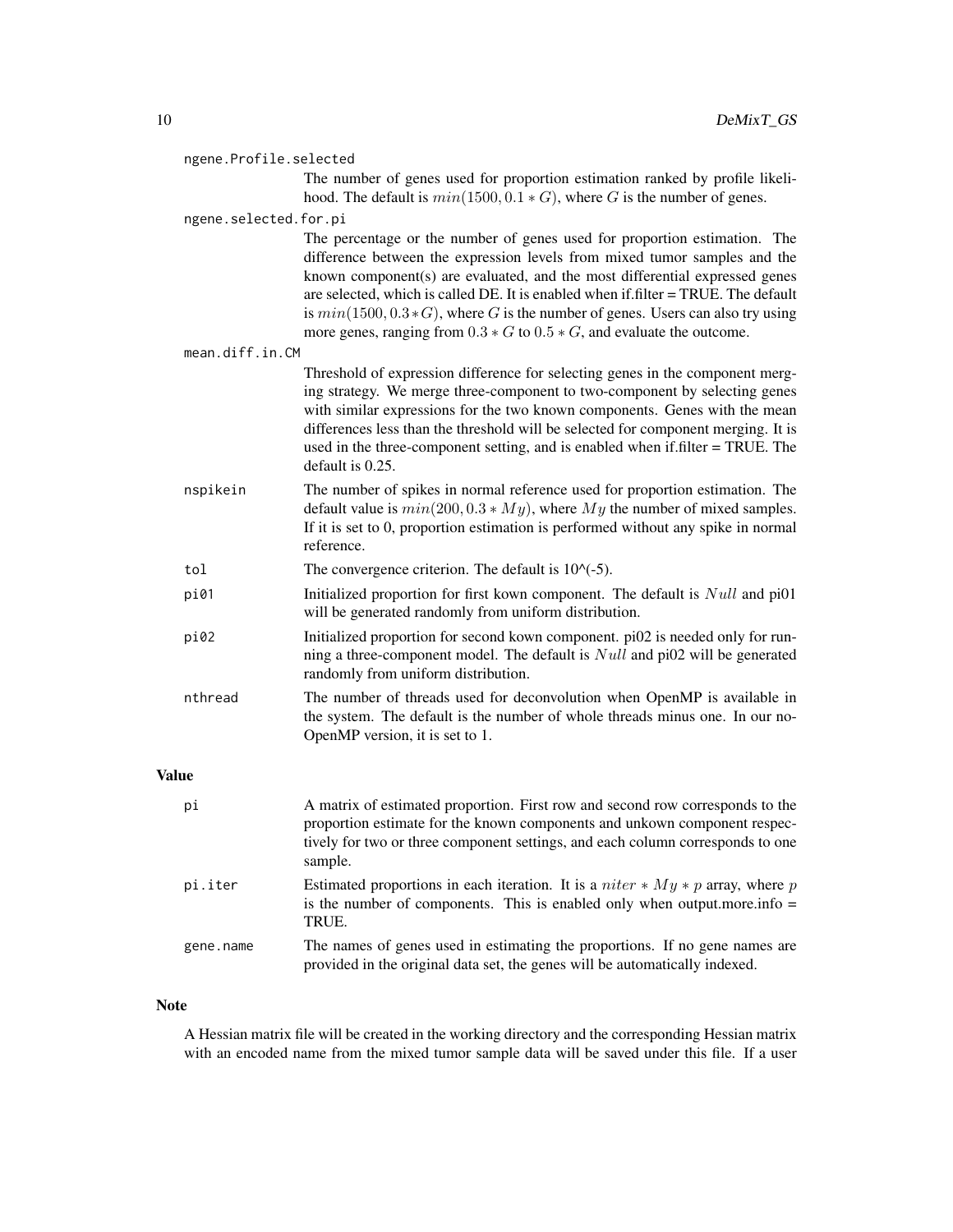#### <span id="page-10-0"></span> $D$ eMixT\_S2 11

reruns this function with the same dataset, this Hessian matrix will be loaded to in place of running the profile likelihood method and reduce running time.

#### Author(s)

Shaolong Cao, Zeya Wang, Wenyi Wang

#### References

Gene Selection and Identifiability Analysis of RNA Deconvolution Models using Profile Likelihood. Manuscript in preparation.

#### See Also

http://bioinformatics.mdanderson.org/main/DeMixT

#### Examples

```
# Example 1: estimate proportions for simulated two-component data
# with spike-in normal reference
 data(test.data.2comp)
# res.GS = DeMixT_GS(data.Y = test.data.2comp$data.Y,
# data.N1 = test.data.2comp$data.N1,
# niter = 10, nbin = 50, nspikein = 50,
# if.filter = TRUE, ngene.Profile.selected = 150,
# mean.diff.in.CM = 0.25, ngene.selected.for.pi = 150,
\text{tol} = 10^{\circ}(-5))
#
# Example 2: estimate proportions for simulated two-component data
# without spike-in normal reference
# data(test.dtat.2comp)
# res.GS = DeMixT_GS(data.Y = test.data.2comp$data.Y,
# data.N1 = test.data.2comp$data.N1,
# niter = 10, nbin = 50, nspikein = 0,
# if.filter = TRUE, ngene.Profile.selected = 150,
# mean.diff.in.CM = 0.25, ngene.selected.for.pi = 150,
\text{tol} = 10^(-5))
```

| DeMixT |  |
|--------|--|
|--------|--|

Deconvolves expressions of each individual sample for unknown com*ponent*

#### Description

This function is designed to estimate the deconvolved expressions of individual mixed tumor samples for unknown component for each gene.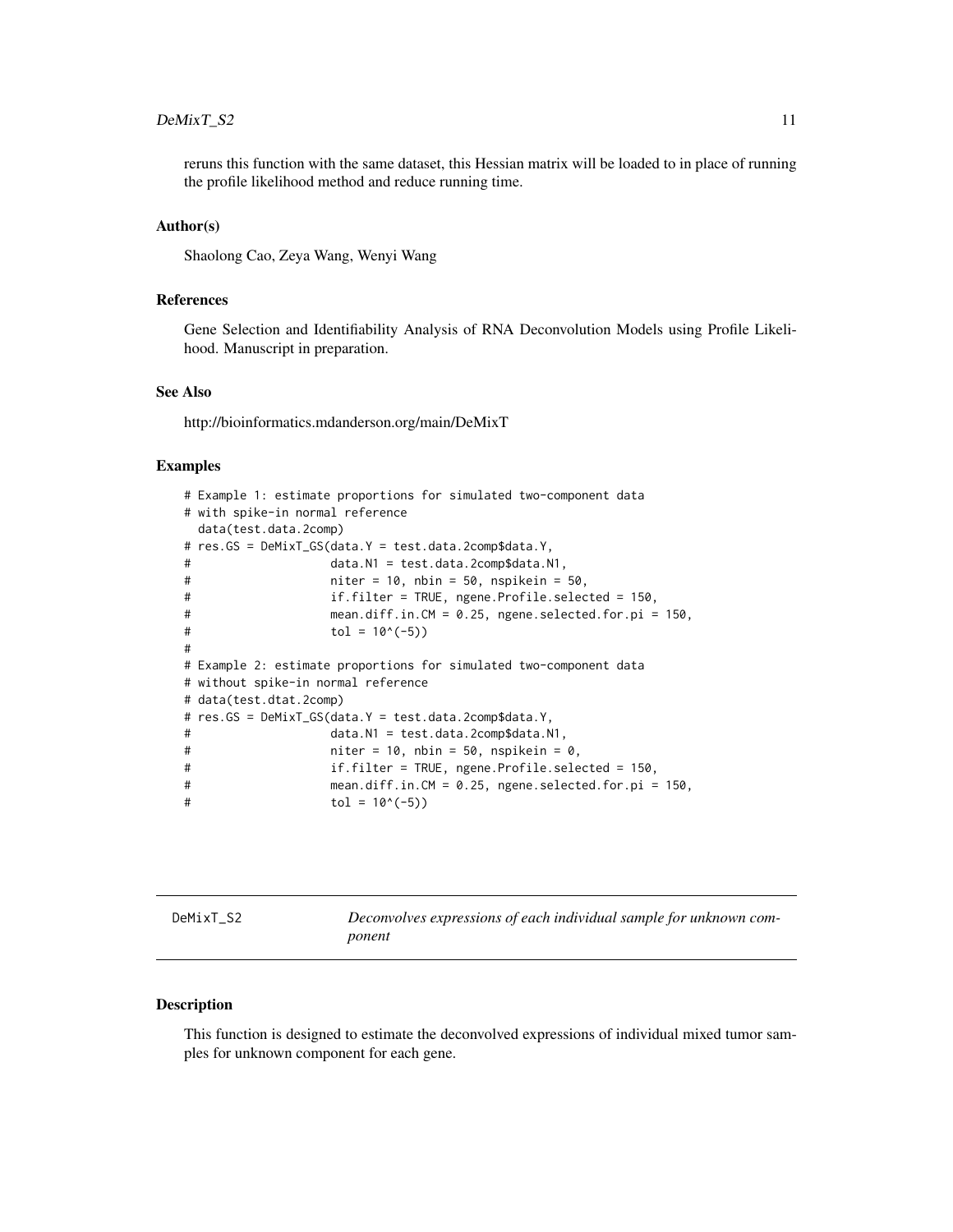## Usage

```
DeMixT_S2(
  data.Y,
  data.N1,
  data.N2 = NULL,givenpi,
  nbin = 50,
  nthread = parallel::detectCores() - 1
\mathcal{L}
```

| data.Y       | A SummarizedExperiment object of expression data from mixed tumor samples.<br>It is a G by $My$ matrix where G is the number of genes and $My$ is the number<br>of mixed samples. Samples with the same tissue type should be placed together<br>in columns.                |
|--------------|-----------------------------------------------------------------------------------------------------------------------------------------------------------------------------------------------------------------------------------------------------------------------------|
| data.N1      | A SummarizedExperiment object of expression data from reference component<br>1 (e.g., normal). It is a $G$ by $M1$ matrix where $G$ is the number of genes and<br>$M1$ is the number of samples for component 1.                                                            |
| data.N2      | A SummarizedExperiment object of expression data from additional reference<br>samples. It is a $G$ by $M2$ matrix where $G$ is the number of genes and $M2$ is the<br>number of samples for component 2. Component 2 is needed only for running a<br>three-component model. |
| givenpi      | A vector of proportions for all mixed tumor samples. In two-component analy-<br>sis, it gives the proportions of the unknown reference component, and in three-<br>component analysis, it gives the proportions for the two known components.                               |
| nbin         | Number of bins used in numerical integration for computing complete likeli-<br>hood. A larger value increases accuracy in estimation but increases the running<br>time, especially in a three-component deconvolution problem. The default is 50.                           |
| nthread      | The number of threads used for deconvolution when OpenMP is available in<br>the system. The default is the number of whole threads minus one. In our no-<br>OpenMP version, it is set to 1.                                                                                 |
| <b>Value</b> |                                                                                                                                                                                                                                                                             |
| decovExprT   | A matrix of deconvolved expression profiles corresponding to T-component in<br>mixed samples for a given subset of genes. Each row corresponds to one gene<br>and each column corresponds to one sample.                                                                    |
| decovExprN1  | A matrix of deconvolved expression profiles corresponding to N1-component in<br>mixed samples for a given subset of genes. Each row corresponds to one gene<br>and each column corresponds to one sample.                                                                   |
| decovExprN2  | A matrix of deconvolved expression profiles corresponding to N2-component in<br>mixed samples for a given subset of genes in a three-component setting. Each<br>row corresponds to one gene and each column corresponds to one sample.                                      |
| decovMu      | A matrix of estimated Mu of log2-normal distribution for both known $(MuN1, MuN2)$<br>and unknown component $(MuT)$ . Each row corresponds to one gene.                                                                                                                     |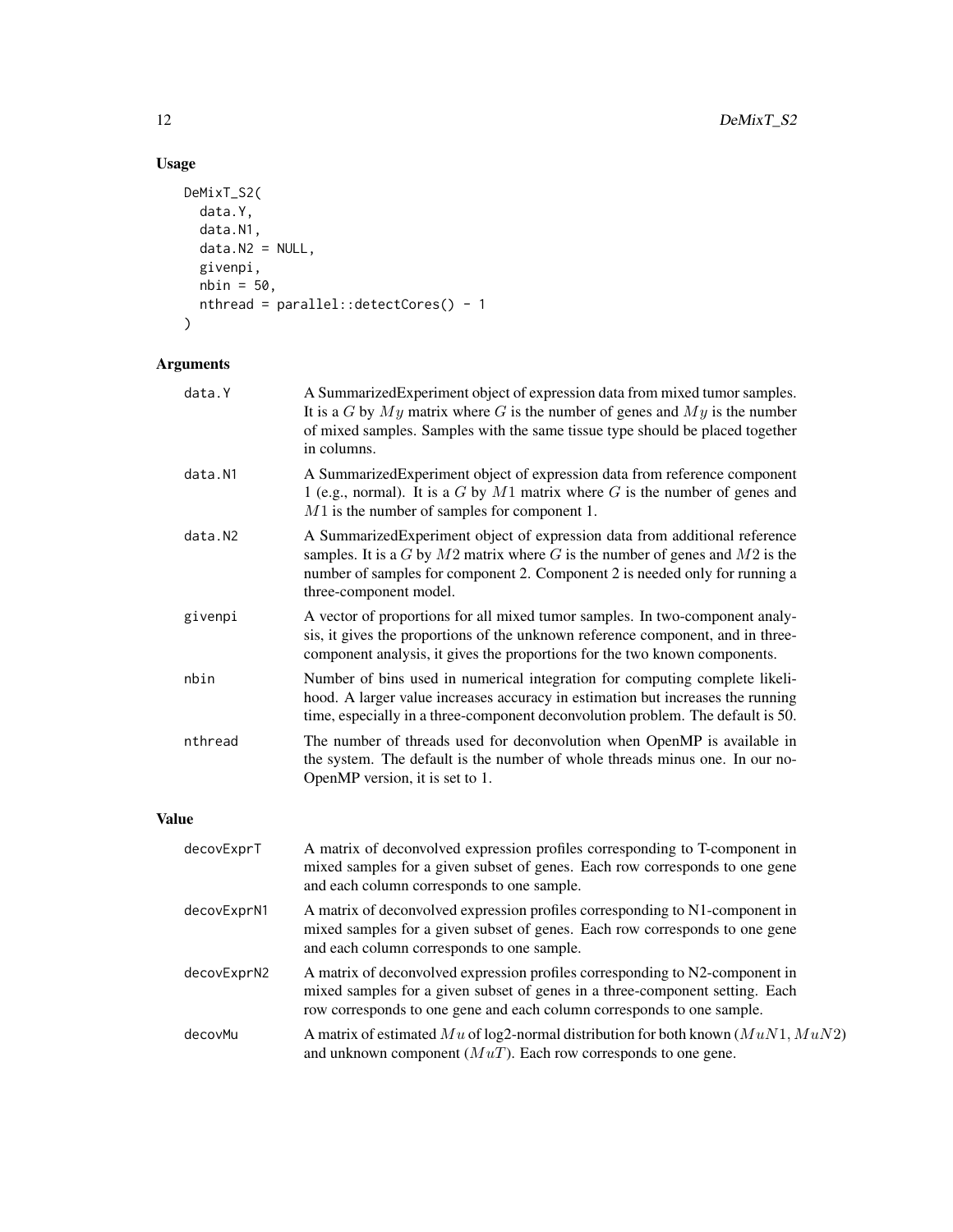<span id="page-12-0"></span>decovSigma Estimated  $Sigma$  of log2-normal distribution for both known  $(Sigma N1, Sigma N2)$ and unknown component  $(SigmaT)$ . Each row corresponds to one gene.

#### Author(s)

Zeya Wang, Wenyi Wang

#### References

Wang Z, Cao S, Morris J S, et al. Transcriptome Deconvolution of Heterogeneous Tumor Samples with Immune Infiltration. iScience, 2018, 9: 451-460.

## See Also

http://bioinformatics.mdanderson.org/main/DeMixT

#### Examples

```
# Example 1: two-component deconvolution given proportions
 data(test.data.2comp)
 givenpi <- c(t(as.matrix(test.data.2comp$pi[-2,])))
 res.S2 <- DeMixT_S2(data.Y = test.data.2comp$data.Y,
                   data.N1 = test.data.2comp$data.N1,
                   data.N2 = NULL,givenpi = givenpi,
                   nbin = 50#
# Example 2: three-component deconvolution given proportions
# data(test.data.3comp)
# givenpi = c(t(test.data.3comp$pi[-3,]))
# res <- DeMixT_S2(data.Y = test.data.3comp$data.Y,
# data.N1 = test.data.3comp$data.N1,
# data.N2 = test.data.3comp$data.N2,
# givenpi = givenpi,
# nbin = 50)
```

| Optimum_KernelC | Kernel function for optimizing parameters and hidden variables in |
|-----------------|-------------------------------------------------------------------|
|                 | <b>DeMixT</b>                                                     |

#### Description

This function is invoked by DeMixT\_GS or DeMixT\_DE and DeMixT\_S2 to finish parameter estimation by iterated conditional mode algorithm and reconstitute gene expression profile of all components.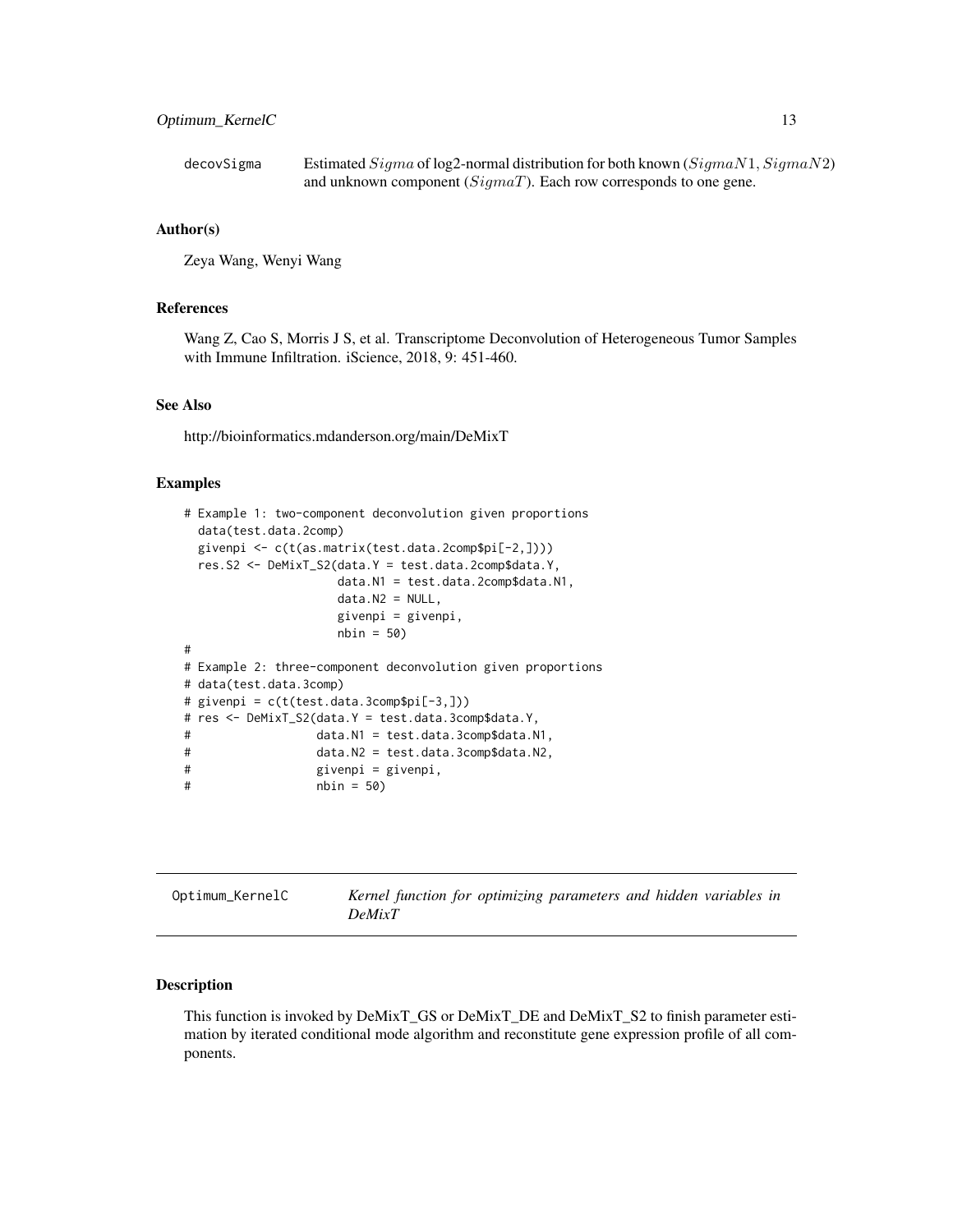## Usage

```
Optimum_KernelC(
  inputdata,
  groupid,
  nspikein,
  setting.pi,
  givenpi,
  givenpiT,
  niter,
  ninteg,
  tol,
  sg0 = 0.5^2,mu0 = 0,
  pi01 = NULL,pi02 = NULL,nthread = 1
\mathcal{L}
```

| inputdata  | A matrix of expression data (e.g gene expressions) from reference (e.g. normal)<br>and mixed samples (e.g. mixed tumor samples). It is a $G * M$ matrix where G<br>is the number of genes and $M$ is the number of samples including reference and<br>mixed samples. Samples with the same tissue type should be placed together in<br>columns (e.g. cbind(normal amples, mixed tumor samples).                                                                                                                                                                                                                                                                                                  |
|------------|--------------------------------------------------------------------------------------------------------------------------------------------------------------------------------------------------------------------------------------------------------------------------------------------------------------------------------------------------------------------------------------------------------------------------------------------------------------------------------------------------------------------------------------------------------------------------------------------------------------------------------------------------------------------------------------------------|
| groupid    | A vector of indicators to denote if the corresponding samples are reference sam-<br>ples or mixed tumor samples. DeMixT is able to deconvolve mixed tumor sam-<br>ples with at most three components. We use 1 and 2 to denote the samples<br>referencing the first and the second known component in mixed tumor samples.<br>We use 3 to indicate mixed tumor samples prepared to be deconvolved. For<br>example, in two-component deconvolution, we have $c(1,1,,3,3)$ and in three-<br>component deconvolution, we have $c(1,1,,2,2,,3,3)$ .                                                                                                                                                  |
| nspikein   | The number of spikes in normal reference used for proportion estimation. The<br>default value is $min(200, 0.3 * My)$ , where My the number of mixed tumor<br>samples. If it is set to 0, proportion estimation is performed without any spike<br>in normal reference.                                                                                                                                                                                                                                                                                                                                                                                                                           |
| setting.pi | If it is set to 0, then deconvolution is performed without any given proportions; if<br>set to 1, deconvolution with given proportions for the first and the second known<br>component is run; if set to 2, deconvolution is run with given tumor proportions.<br>This option helps to perform deconvolution in different settings. In estimation of<br>component-specific proportions, we use a subset of genes; so when it is required<br>to deconvolve another subset of genes, we just easily plug back our estimated<br>proportions by setting this option to 1. In our two-step estimation strategy in a<br>three-component setting, this option is set to 2 to implement the second step. |
| givenpi    | ST-Vector of proportions. Given the number of mixed tumor samples is $My(My \leq$<br>M), ST is set to $2 * My$ in a three-component setting and My in a two-<br>component setting. When setting pi is 1, it is fixed with the given proportions                                                                                                                                                                                                                                                                                                                                                                                                                                                  |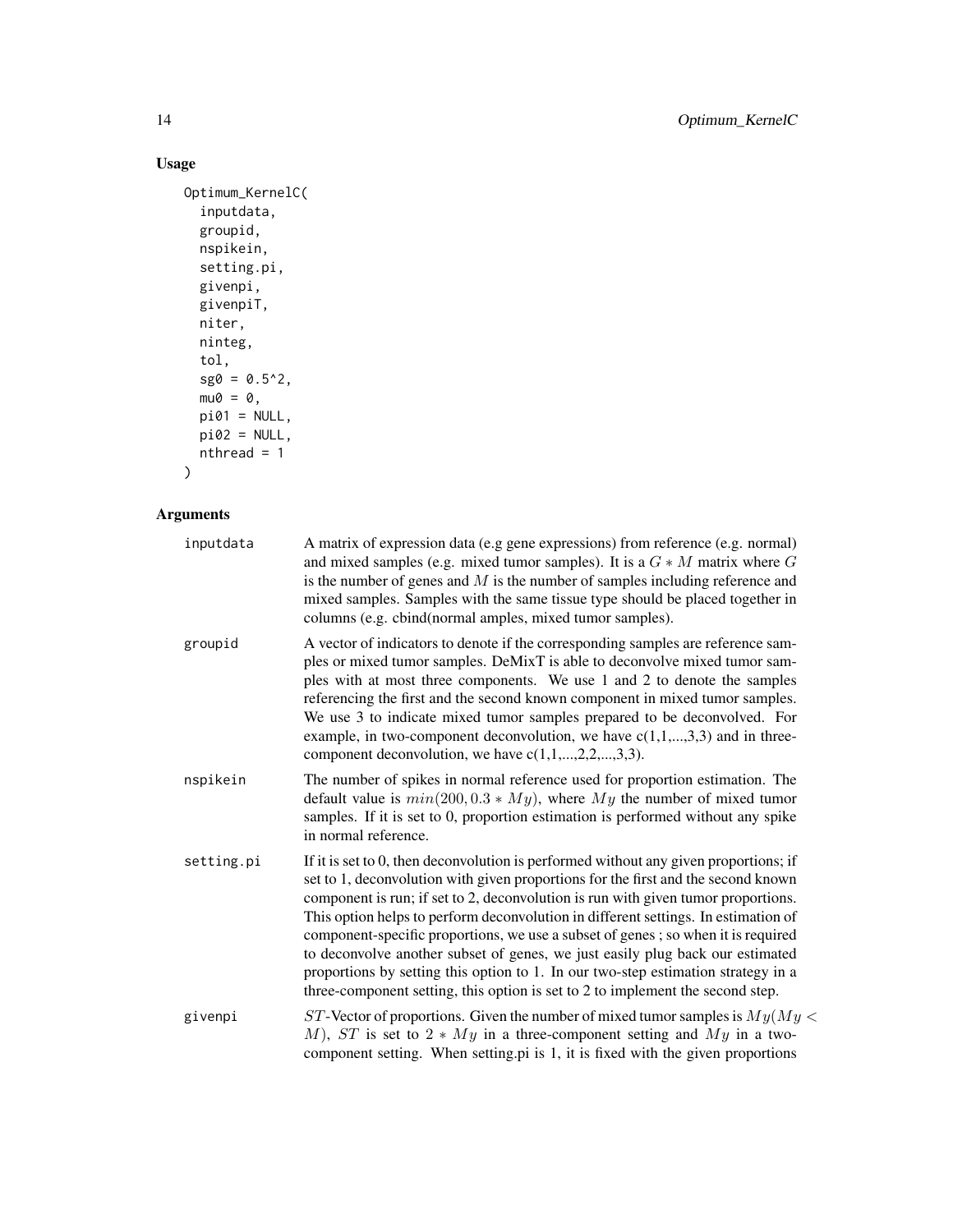|              |            | for the first and the second known component of mixed tumor samples, or for<br>one unknown component when there is just one type of reference tissues. It has<br>the form of Vector $Pi-1$ , $Pi-2$ , , $Pi-1$ , $Piy$ , $Pi-1$ , $Piy-2$ ,<br>, $PiN2 - My.$                                                                                                                 |
|--------------|------------|-------------------------------------------------------------------------------------------------------------------------------------------------------------------------------------------------------------------------------------------------------------------------------------------------------------------------------------------------------------------------------|
|              | givenpiT   | $ST$ -Vector of proportions. When setting pi is set to 2, given piT is fixed with<br>given proportions for unknown component of mixed tumor samples. This option<br>is used when we adopt a two-step estimation strategy in deconvolution. It has<br>the form of Vector $Pi - 1$ , $Pi - 2$ , , $Pi - My$ . If option is not 2, this<br>vector can be given with any element. |
|              | niter      | The number of iterations used in the algorithm of iterated conditional modes. A<br>larger value can better guarantee the convergence in estimation but increase the<br>computation time.                                                                                                                                                                                      |
|              | ninteg     | The number of bins used in numerical integration for computing complete like-<br>lihood. A larger value can increase accuracy in estimation but also increase<br>the running time. Especially in three-component deconvolution, the increase of<br>number of bins can greatly lengthen the running time.                                                                      |
|              | tol        | The convergence criterion. The default is $10^{-6}$ .                                                                                                                                                                                                                                                                                                                         |
|              | sg0        | Initial value for $\sigma^2$ . The default is 0.5^2.                                                                                                                                                                                                                                                                                                                          |
|              | mu0        | Initial value for $\mu$ . The default is 0.                                                                                                                                                                                                                                                                                                                                   |
|              | pi01       | Initialized proportion for first kown component. The default is <i>Null</i> and pi01<br>will be generated randomly from uniform distribution.                                                                                                                                                                                                                                 |
|              | pi02       | Initialized proportion for second kown component. pi02 is needed only for run-<br>ning a three-component model. The default is $Null$ and pi02 will be generated<br>randomly from uniform distribution.                                                                                                                                                                       |
|              | nthread    | The number of threads used for deconvolution when OpenMP is available in<br>the system. The default is the number of whole threads minus one. In our no-<br>OpenMP version, it is set to 1.                                                                                                                                                                                   |
| <b>Value</b> |            |                                                                                                                                                                                                                                                                                                                                                                               |
| рi           |            | Matrix of estimated proportions for each known component. The first row corre-<br>sponds to the proportion estimate of each sample for the first known component<br>$(groupid = 1)$ and the second row corresponds to that for the second known<br>component (groupid = $2$ ).                                                                                                |
|              | decovExpr  | A matrix of deconvolved expression profiles corresponding to unknown (e.g tu-<br>mor) component in mixed samples for a given subset of genes. Each row corre-<br>sponds to one gene and each column corresponds to one sample.                                                                                                                                                |
|              | decovMu    | Estimated $Mu$ of log2-normal distribution for tumor component.                                                                                                                                                                                                                                                                                                               |
|              | decovSigma | Estimated Sigma of log2-normal distribution for tumor component.                                                                                                                                                                                                                                                                                                              |
|              | pi1        | An $My * I$ matrix of estimated proportions for each iteration, where I is the<br>number of iteration, for the first known component.                                                                                                                                                                                                                                         |
|              | pi2        | An $My * I$ matrix of estimated proportions for each iteration, where I is the<br>number of iteration, for the second known component.                                                                                                                                                                                                                                        |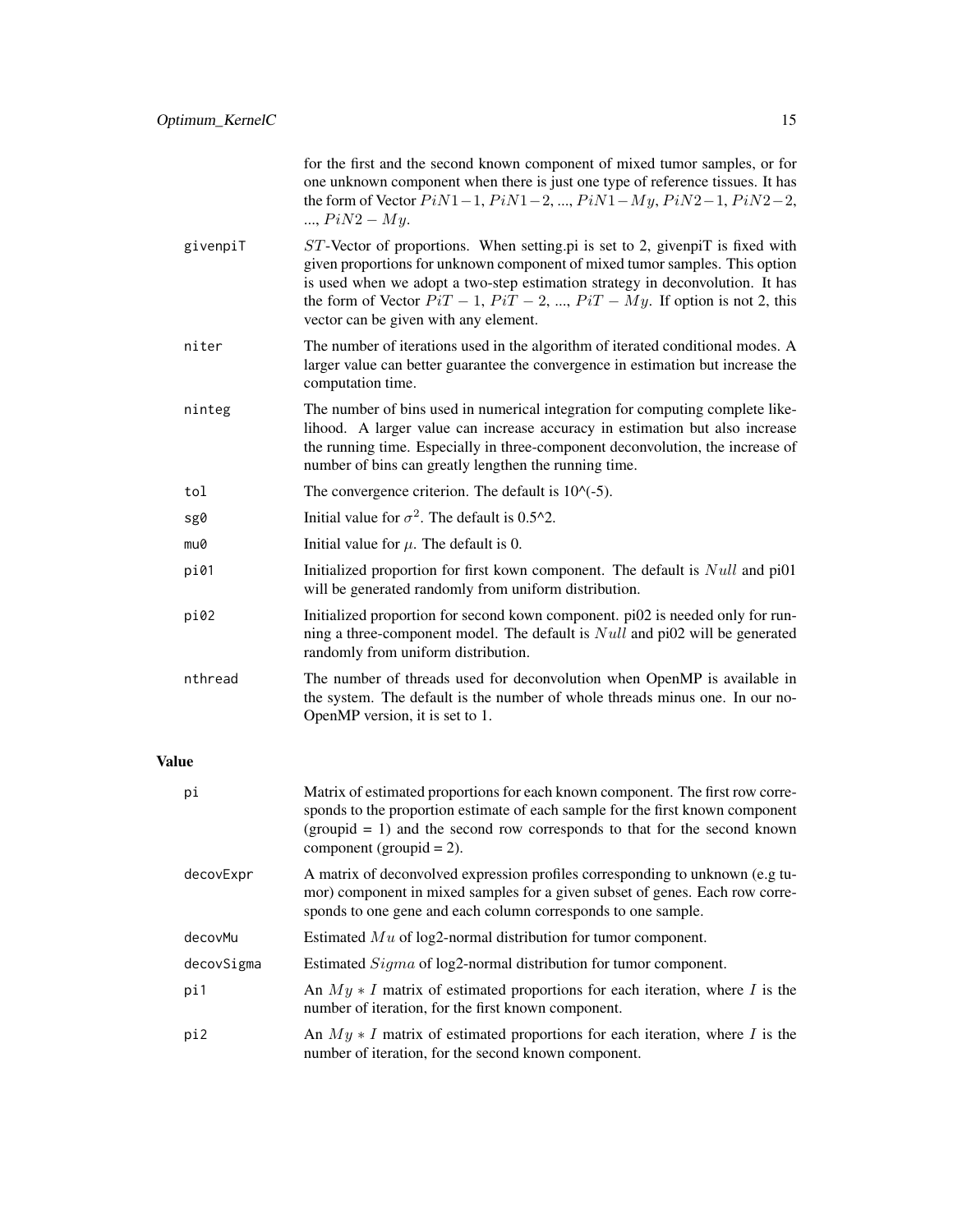#### <span id="page-15-0"></span>Author(s)

Zeya Wang, Wenyi Wang

#### References

Wang Z, Cao S, Morris J S, et al. Transcriptome Deconvolution of Heterogeneous Tumor Samples with Immune Infiltration. iScience, 2018, 9: 451-460.

#### See Also

http://bioinformatics.mdanderson.org/main/DeMixT

#### Examples

```
# Example 1: simulated two-component data
 data(test.data.2comp)
# data.N1 <- SummarizedExperiment::assays(test.data.2comp$data.N1)[[1]]
# data.Y <- SummarizedExperiment::assays(test.data.2comp$data.Y)[[1]]
# inputdata <- cbind(data.N1, data.Y)
# groupid <- c(rep(1, ncol(data.N1)), rep(3, ncol(data.Y)))
# nspikein <- 0
# Optimum_KernelC(inputdata, groupid,
# nspikein = nspikein, setting.pi = 0,
# givenpi = rep(\emptyset, 2 * ncol(data.y)),# niter = 10, ninteg = 30, tol = 10^(-4))
```

| simulate_2comp | Function to simulate two-component test data |
|----------------|----------------------------------------------|
|----------------|----------------------------------------------|

#### Description

Function to simulate two-component test data for DeMixT.

#### Usage

```
simulate_2comp(G = 500, My = 100, M1 = 100, output.more.info = FALSE)
```

| G                | Number of genes for simulation.                                                |
|------------------|--------------------------------------------------------------------------------|
| My               | Number of mixture tumor samples for simulation.                                |
| M1               | Number of normal reference for simulation.                                     |
| output.more.info |                                                                                |
|                  | The logical flag indicating wheter to show True.data.T and True.data.N1 in the |
|                  | output. The default is FALSE.                                                  |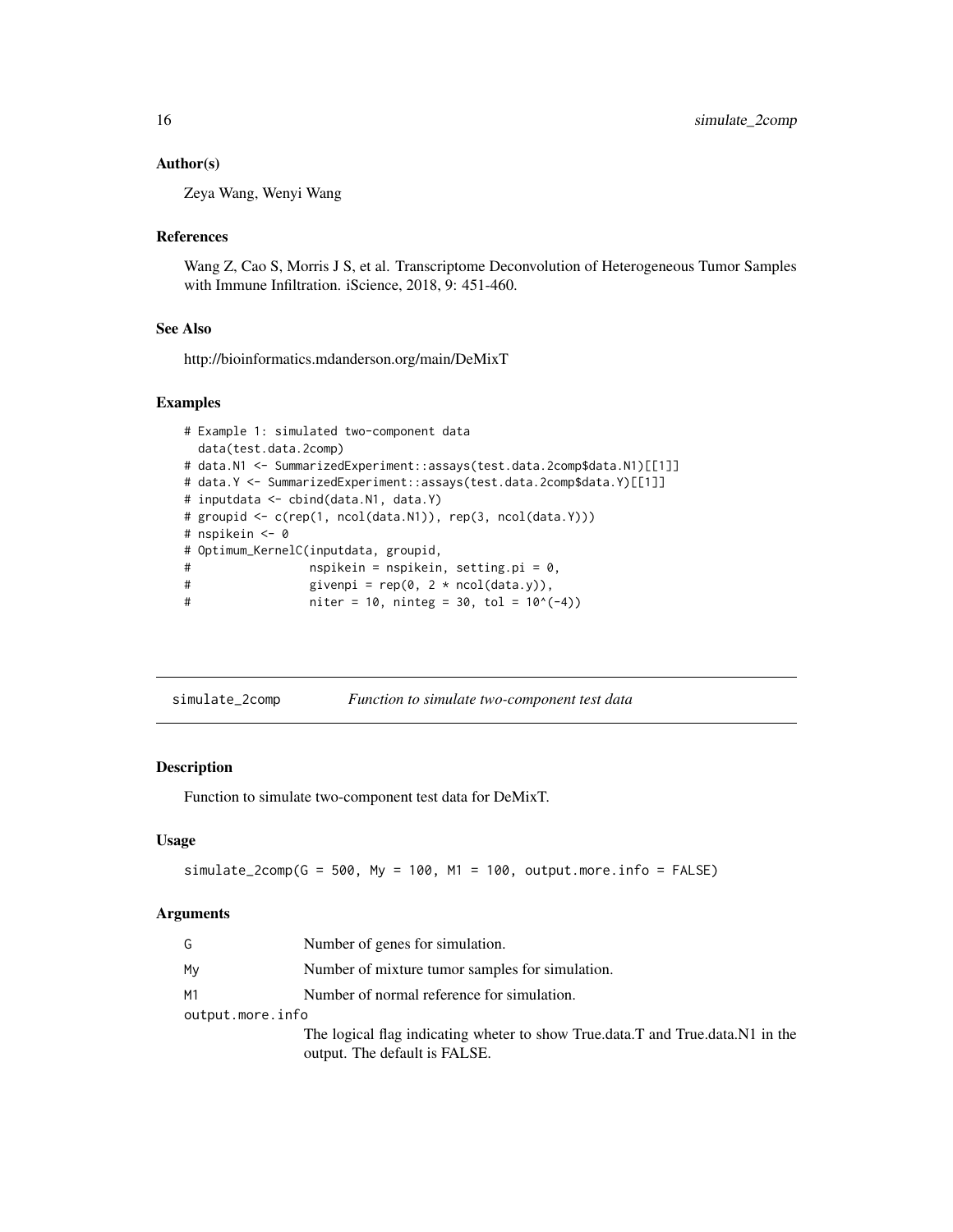## <span id="page-16-0"></span>Value

| pi           | A matrix of estimated proportion. First row and second row corresponds to the<br>proportion estimate for the known components and unkown component respec-<br>tively for two or three component settings. Each column corresponds to one<br>sample.                                     |
|--------------|-----------------------------------------------------------------------------------------------------------------------------------------------------------------------------------------------------------------------------------------------------------------------------------------|
| Mu           | Simulated Mu of log2-normal distribution for both known $(MuN1)$ and un-<br>known component $(MuT)$ .                                                                                                                                                                                   |
| Sigma        | Simulated $Sigma$ of log2-normal distribution for both known ( $Sigma$ N) and<br>unknown component $(SigmaT)$ .                                                                                                                                                                         |
| data.Y       | A Summarized Experiment object of expression data from mixed tumor samples.<br>It is a G by $My$ matrix where G is the number of genes and $My$ is the number<br>of mixed samples. Samples with the same tissue type should be placed together<br>in columns.                           |
| data.N1      | A SummarizedExperiment object of expression data from reference component<br>1 (e.g., normal). It is a $G$ by $M1$ matrix where $G$ is the number of genes and<br>$M1$ is the number of samples for component 1.                                                                        |
| True.data.T  | A Summarized Experiment object of simulated tumor expression data. It is a $G$<br>by $My$ matrix, where G is the number of genes and $My$ is the number of mixed<br>samples. This is enabled only when output more info $=$ TRUE.                                                       |
| True.data.N1 | A Summarized Experiment object of simulated true expression data for reference<br>component 1 (e.g., normal). It is a $G$ by $M1$ matrix where $G$ is the number of<br>genes and $M1$ is the number of samples for component 1. This is enabled only<br>when output.more.info $=$ TRUE. |

## Examples

```
test.data = simulate_2comp(G = 500, My = 100, M1 = 100)
test.data$pi
test.data$Mu
test.data$Sigma
```
simulate\_3comp *Function to simulate three-component mixed cell line test data*

## Description

Function to simulate three-component mixed cell line test data used in DeMixT function.

## Usage

```
simulate_3comp(
 G1 = 675,
 G2 = 25,
 My = 20,M1 = 100,
```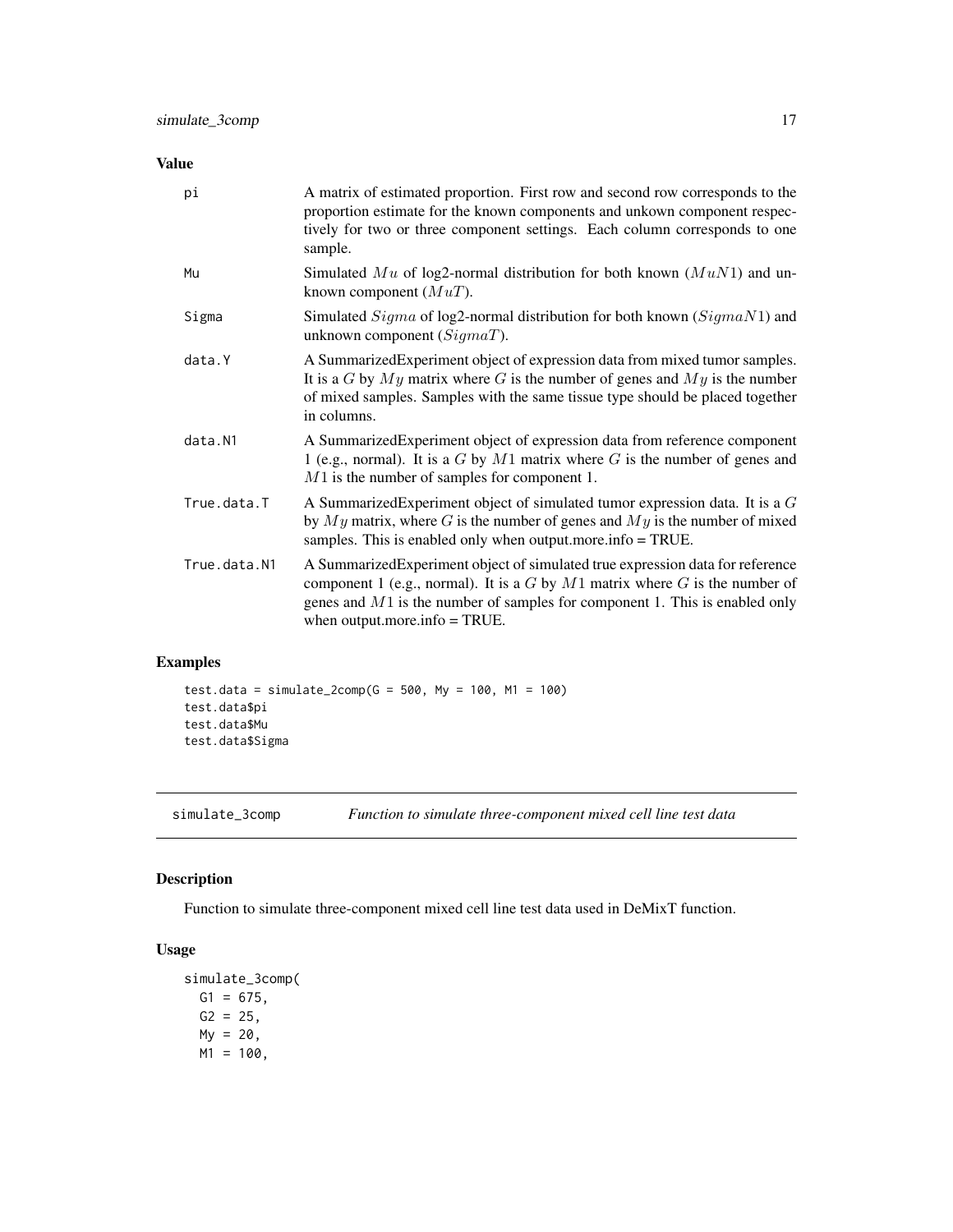```
M2 = 100,output.more.info = FALSE
\mathcal{L}
```
## Arguments

| G1               | Number of genes, where $\mu_{N1}$ is close to $\mu_{N2}$ .                                                                    |
|------------------|-------------------------------------------------------------------------------------------------------------------------------|
| G <sub>2</sub>   | Number of genes, where $\mu_{N1}$ is not close to $\mu_{N2}$ .                                                                |
| My               | Number of mixture tumor samples for simulation.                                                                               |
| M1               | Number of first known reference for simulation.                                                                               |
| M <sub>2</sub>   | Number of second known reference for simulation.                                                                              |
| output.more.info |                                                                                                                               |
|                  | The logical flag indicating wheter to show True.data.T, True.data.N1 and True.data.N2<br>in the output. The default is FALSE. |

## Value

| pi           | A matrix of estimated proportion. First row and second row corresponds to the<br>proportion estimate for the known components and unkown component respec-<br>tively for two or three component settings. Each column corresponds to one<br>sample.                                    |
|--------------|----------------------------------------------------------------------------------------------------------------------------------------------------------------------------------------------------------------------------------------------------------------------------------------|
| Mu           | Simulated Mu of log2-normal distribution for both known $(MuN1, MuN2)$<br>and unknown component $(MuT)$ .                                                                                                                                                                              |
| Sigma        | Simulated Sigma of log2-normal distribution for both known (SigmaN1, SigmaN2)<br>and unknown component $(SigmaT)$ .                                                                                                                                                                    |
| data.Y       | A SummarizedExperiment object of simulated expression data from mixed tu-<br>mor samples. It is a G by $My$ matrix where G is the number of genes and $My$<br>is the number of mixed samples. Samples with the same tissue type should be<br>placed together in columns.               |
| data.N1      | A Summarized Experiment object of simulated expression data from reference<br>component 1 (e.g., normal). It is a $G$ by $M1$ matrix where $G$ is the number of<br>genes and $M1$ is the number of samples for component 1.                                                            |
| data.N2      | A Summarized Experiment object of expression data from additional reference<br>samples. It is a G by $M2$ matrix where G is the number of genes and $M2$ is the<br>number of samples for component 2.                                                                                  |
| True.data.T  | A Summarized Experiment object of simulated tumor expression data. It is a $G$<br>by $My$ matrix, where G is the number of genes and $My$ is the number of mixed<br>samples. This is enabled only when output more info = TRUE.                                                        |
| True.data.N1 | A SummarizedExperiment object of simulated true expression data for reference<br>component 1 (e.g., stroma). It is a $G$ by $M1$ matrix where $G$ is the number of<br>genes and $M1$ is the number of samples for component 1. This is enabled only<br>when output.more.info $=$ TRUE. |
| True.data.N2 | A Summarized Experiment object of simulated true expression data for reference<br>component 2 (e.g., immue). It is a $G$ by $M2$ matrix where $G$ is the number of<br>genes and $M2$ is the number of samples for component 2. This is enabled only<br>when output more info $=$ TRUE. |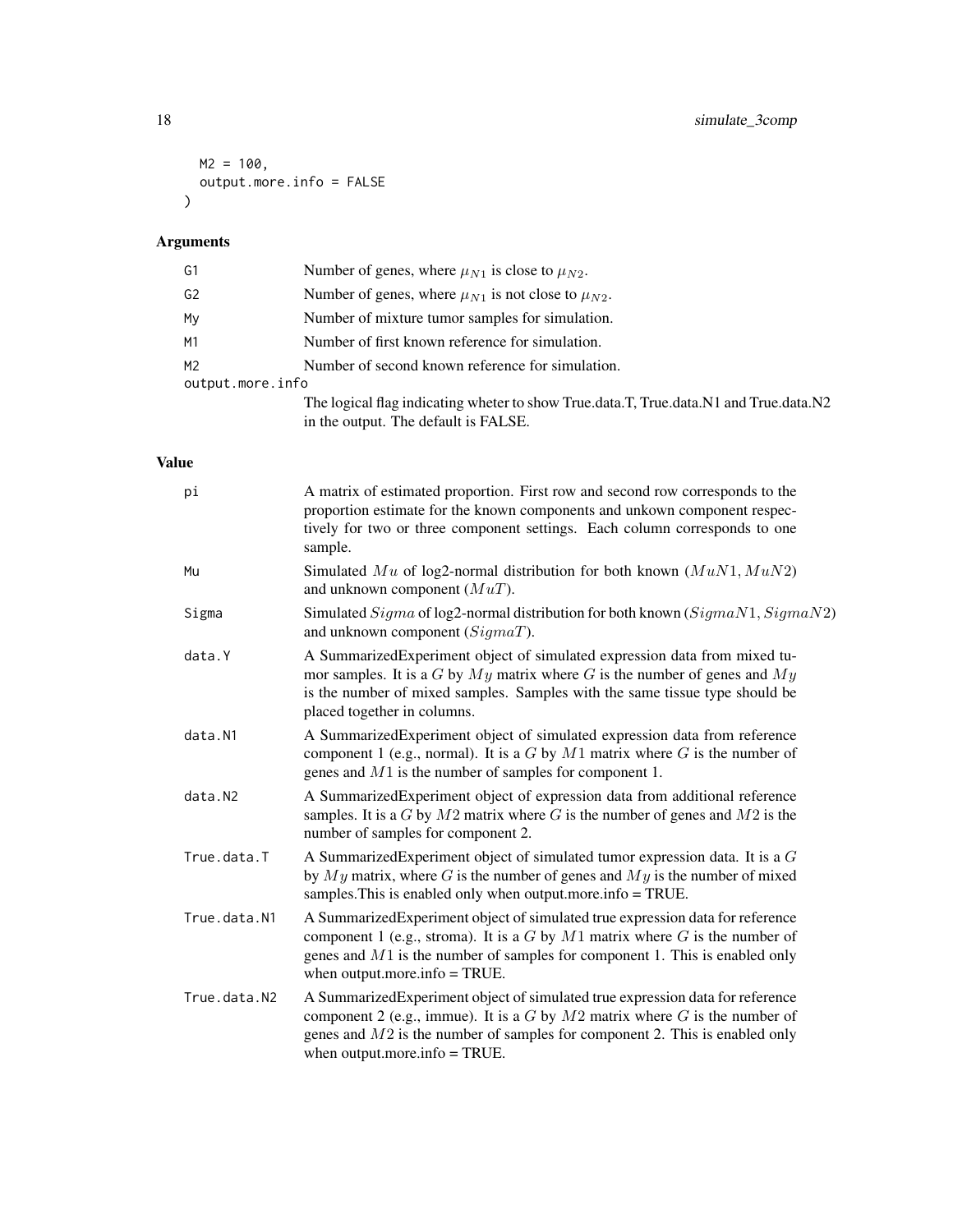## <span id="page-18-0"></span>test.data.2comp 19

#### Examples

```
test.data = simulate_3comp(G1 = 675, G2 = 25, My = 20, M1 = 100, M2 = 100)
test.data$pi
test.data$Mu
test.data$Sigma
```
test.data.2comp *Simulated two-component test data*

#### Description

A list of simulated two-component test data used in DeMixT function. Expression data with 500 genes and 100 samples are simulated.

#### Usage

test.data.2comp

#### Format

An object of class list of length 5.

#### Value

A list with 5 elements (2 more elements when output.more.info = TRUE), which are

| рi          | A matrix of estimated proportion. First row and second row corresponds to the<br>proportion estimate for the known components and unkown component respec-<br>tively for two or three component settings. Each column corresponds to one<br>sample.           |
|-------------|---------------------------------------------------------------------------------------------------------------------------------------------------------------------------------------------------------------------------------------------------------------|
| Mu          | Simulated Mu of log2-normal distribution for both known $(MuN1)$ and un-<br>known component $(MuT)$ .                                                                                                                                                         |
| Sigma       | Simulated $Sigma$ of log2-normal distribution for both known ( $SigmaN1$ ) and<br>unknown component $(SigmaT)$ .                                                                                                                                              |
| data.Y      | A Summarized Experiment object of expression data from mixed tumor samples.<br>It is a G by $My$ matrix where G is the number of genes and $My$ is the number<br>of mixed samples. Samples with the same tissue type should be placed together<br>in columns. |
| data.N1     | A Summarized Experiment object of expression data from reference component<br>1 (e.g., normal). It is a $G$ by $M1$ matrix where $G$ is the number of genes and<br>$M1$ is the number of samples for component 1.                                             |
| True.data.T | A Summarized Experiment object of simulated tumor expression data. It is a $G$<br>by $My$ matrix, where G is the number of genes and $My$ is the number of mixed<br>samples. This is shown only when output more info $=$ TRUE.                               |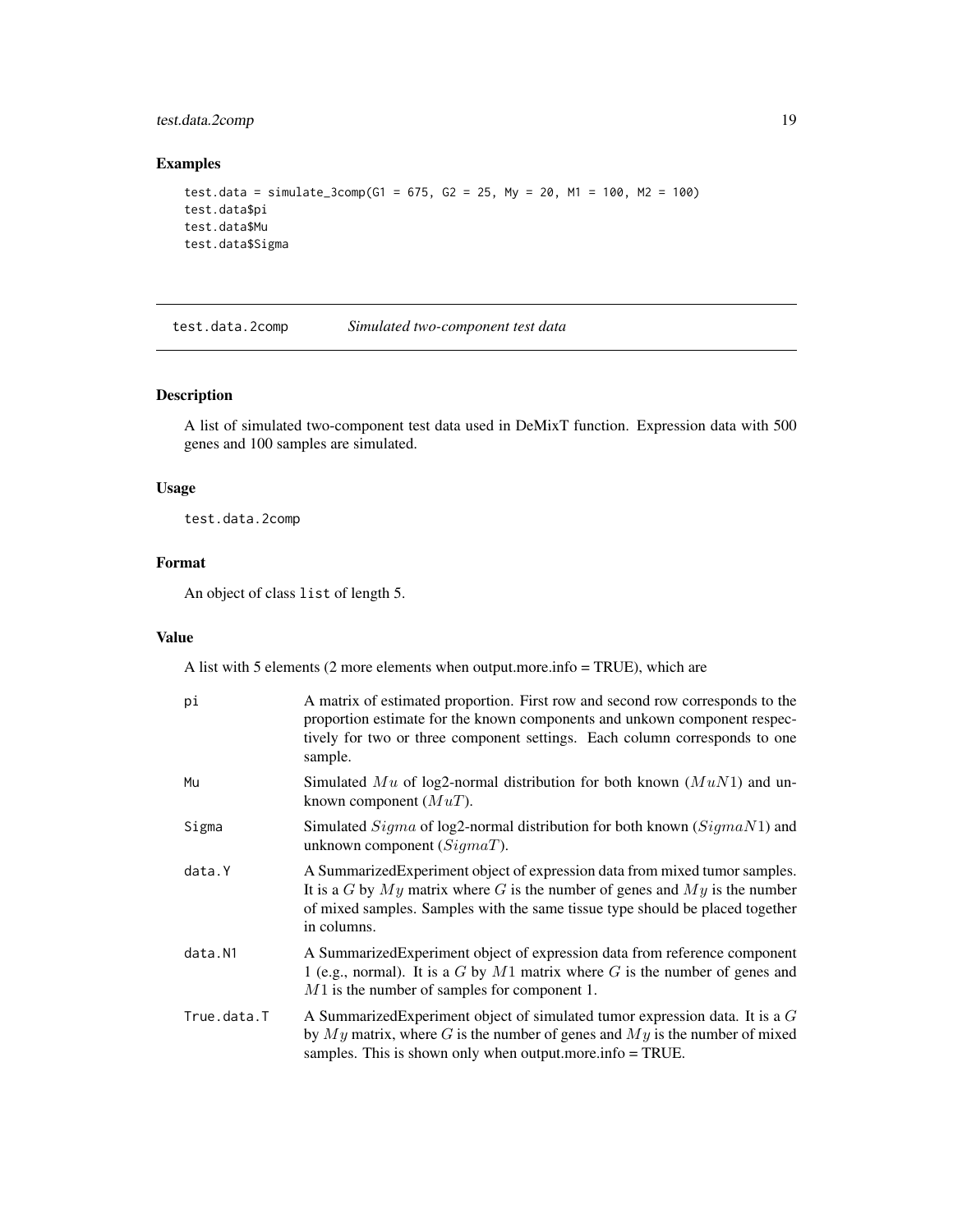<span id="page-19-0"></span>True.data.N1 A SummarizedExperiment object of simulated true expression data for reference component 1 (e.g., normal). It is a  $G$  by  $M1$  matrix where  $G$  is the number of genes and M1 is the number of samples for component 1. This is shown only when output.more.info = TRUE.

test.data.3comp *Simulated three-component mixed cell line test data*

## Description

A list of simulated three-component mixed cell line test data used in DeMixT function. Expression data with 700 genes and 20 samples are simulated, where 675 genes'  $MuN1$  is close to  $MuN2$ .

#### Usage

test.data.3comp

## Format

An object of class list of length 6.

#### Value

A list with 6 elements (3 more elements when output.more.info = TRUE), which are

| pi          | A matrix of estimated proportion. First row and second row corresponds to the<br>proportion estimate for the known components and unkown component respec-<br>tively for two or three component settings. Each column corresponds to one<br>sample.                      |
|-------------|--------------------------------------------------------------------------------------------------------------------------------------------------------------------------------------------------------------------------------------------------------------------------|
| Mu          | Simulated $Mu$ of log2-normal distribution for both known $(MuN1, MuN2)$<br>and unknown component $(MuT)$ .                                                                                                                                                              |
| Sigma       | Simulated Sigma of log2-normal distribution for both known $(Sigma N1, Sigmax 2)$<br>and unknown component $(SigmaT)$ .                                                                                                                                                  |
| data.Y      | A SummarizedExperiment object of simulated expression data from mixed tu-<br>mor samples. It is a G by $My$ matrix where G is the number of genes and $My$<br>is the number of mixed samples. Samples with the same tissue type should be<br>placed together in columns. |
| data.N1     | A SummarizedExperiment object of simulated expression data from reference<br>component 1 (e.g., normal). It is a $G$ by $M1$ matrix where $G$ is the number of<br>genes and $M1$ is the number of samples for component 1.                                               |
| data.N2     | A Summarized Experiment object of expression data from additional reference<br>samples. It is a G by $M2$ matrix where G is the number of genes and $M2$ is the<br>number of samples for component 2.                                                                    |
| True.data.T | A Summarized Experiment object of simulated tumor expression data. It is a $G$<br>by $My$ matrix, where G is the number of genes and $My$ is the number of mixed<br>samples. This is shown only when output more info $=$ TRUE.                                          |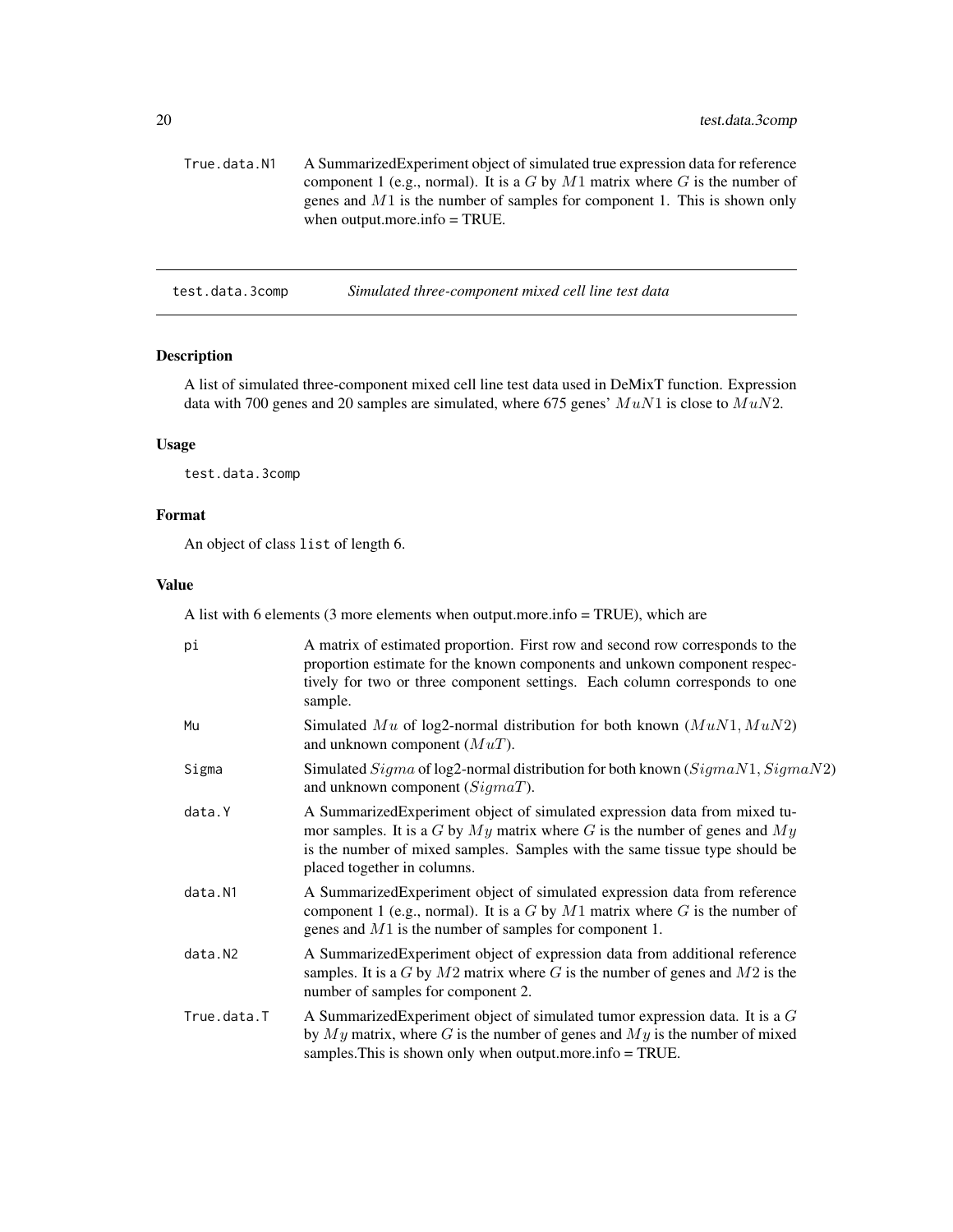| True.data.N1 | A Summarized Experiment object of simulated true expression data for reference |
|--------------|--------------------------------------------------------------------------------|
|              | component 1 (e.g., stroma). It is a G by M1 matrix where G is the number of    |
|              | genes and $M1$ is the number of samples for component 1. This is shown only    |
|              | when output more info $=$ TRUE.                                                |

True.data.N2 A SummarizedExperiment object of simulated true expression data for reference component 2 (e.g., immue). It is a  $G$  by  $M2$  matrix where  $G$  is the number of genes and M2 is the number of samples for component 2. This is shown only when output.more.info  $=$  TRUE.